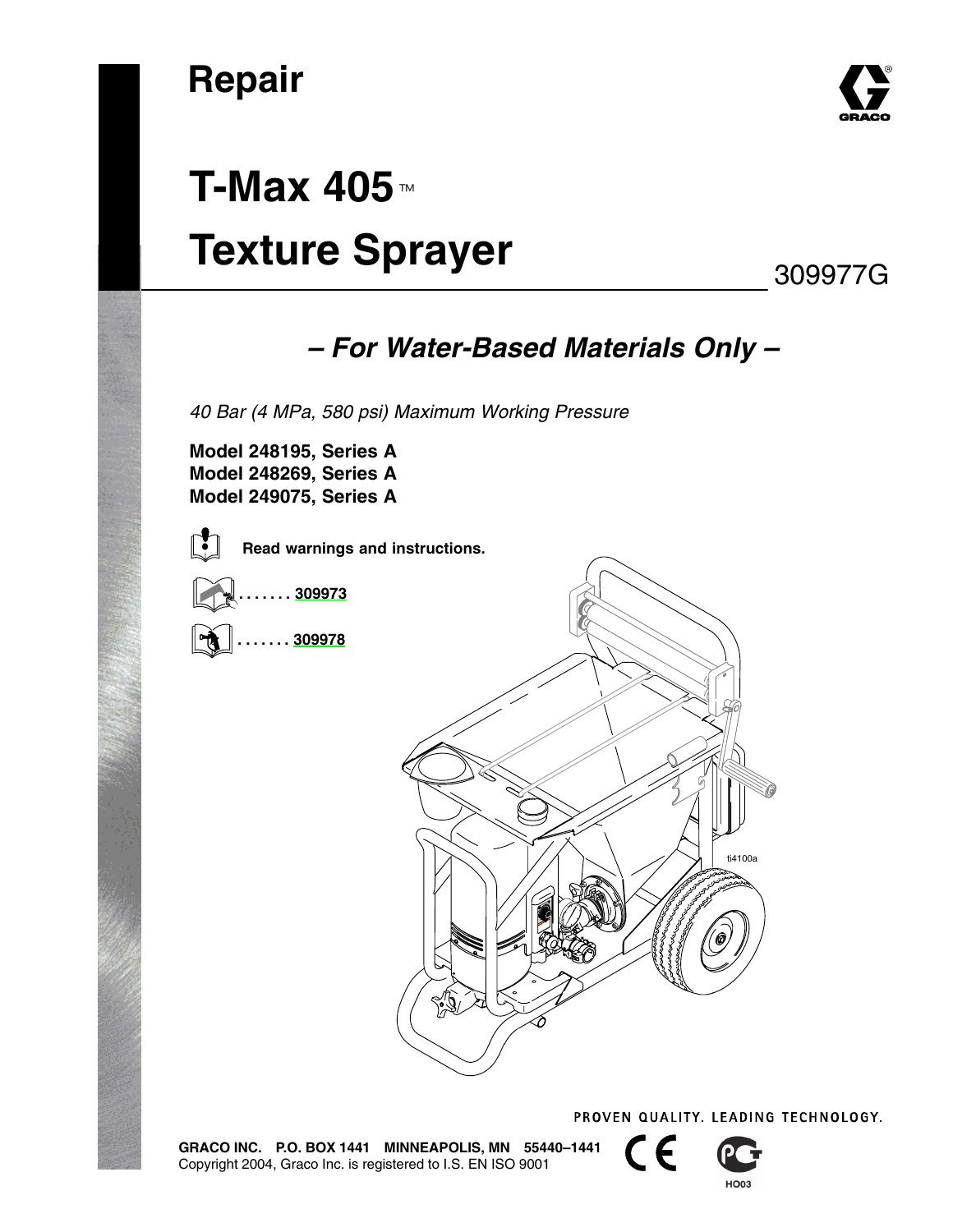## **Table of Contents**

| Pressure Adjust Potentiometer 17     |  |
|--------------------------------------|--|
|                                      |  |
| Bearing Housing & Connecting Rod  21 |  |
|                                      |  |
|                                      |  |
|                                      |  |
|                                      |  |
|                                      |  |
|                                      |  |
|                                      |  |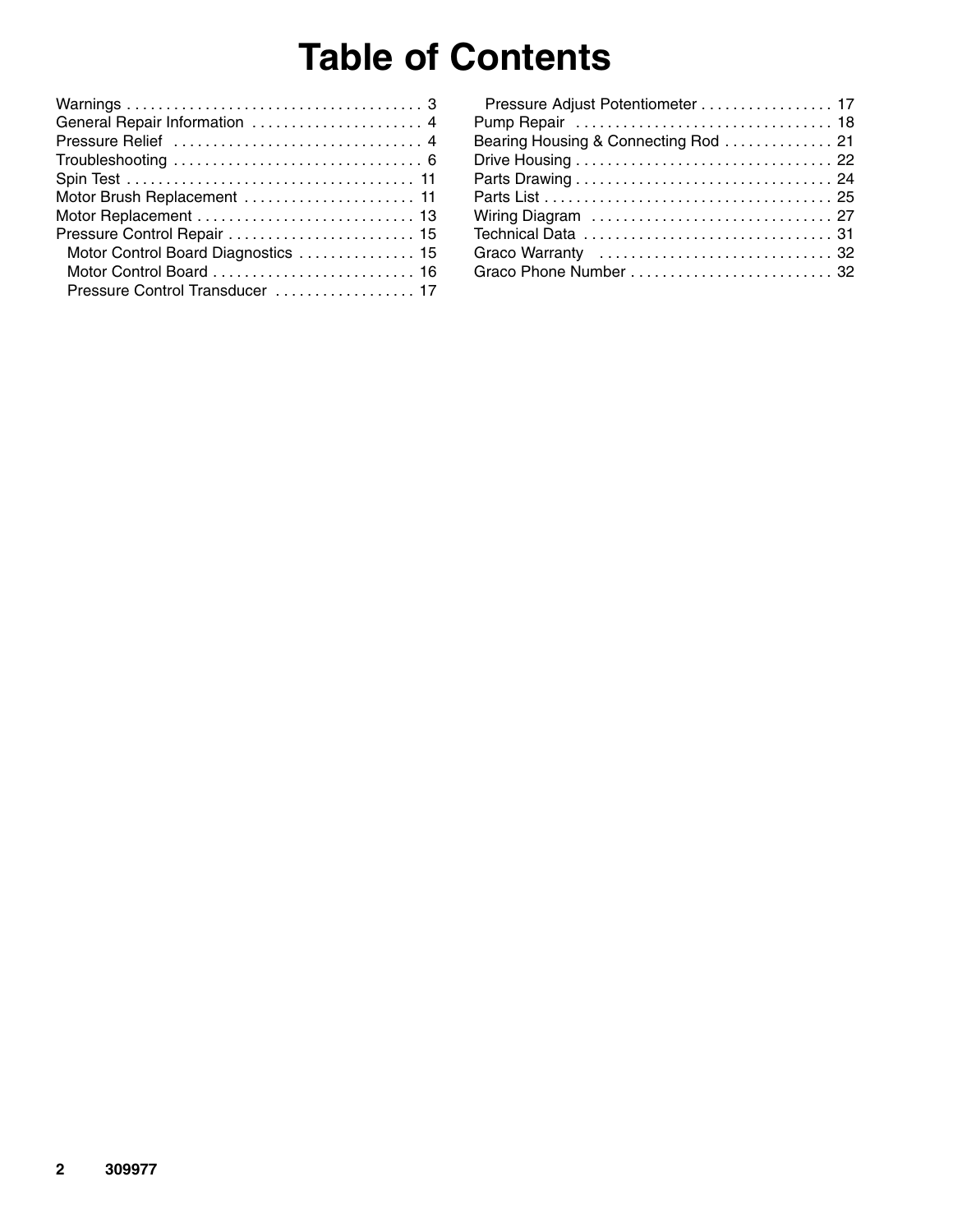#### **WARNING** T



**INSTRUCTIONS**

#### **FIRE AND EXPLOSION HAZARD**

Flammable fumes, such as solvent, in work area can ignite or explode. To help prevent fire and explosion: Keep work area free of debris, including solvent, rags and gasoline.

Ground equipment in the work area. See Grounding instructions.

 If there is static sparking or you feel a shock, stop spraying immediately. Do not use equipment until you identify and correct the problem. Keep sprayer at least 20 ft (6m) away from explosive vapors.

#### **EQUIPMENT MISUSE HAZARD**

Misuse can cause death or serious injury.

- Do not exceed the maximum working pressure or temperature rating of the lowest rated system component. See Technical Data in all equipment manuals.
- Use water–based materials. Use fluids and solvents that are compatible with equipment wetted parts. See Technical Data in all equipment manuals. Read fluid and solvent manufacturer's warnings. Do no use with quick-set materials.
- Check equipment daily. Repair or replace worn or damaged parts immediately.
- Do not alter or modify equipment.
- Use equipment only for its intended purpose. Call your Graco distributor for information
- Route hoses and cables away from traffic areas, sharp edges, moving parts, and hot surfaces.
- Do not use hoses to pull equipment.
- Keep children and animals away from work area.
- Comply with all applicable safety regulations.

#### **PRESSURIZED EQUIPMENT HAZARD**

Fluid from the applicator, leaks, or ruptured components can splash in the eyes or on skin and cause serious injury.

- Follow **Pressure Relief Procedure** in this manual, when you stop spraying and before cleaning, checking, or servicing equipment.
- Tighten all fluid connections before operating the equipment.
- Check hoses, tubes, and couplings daily. Replace worn or damaged parts immediately.

#### **PERSONAL PROTECTIVE EQUIPMENT**

You must wear appropriate protective equipment when operating, servicing, or when in the operating area of the equipment to help protect you from serious injury, including eye injury, inhalation of toxic fumes, burns, and hearing loss. This equipment includes but is not limited to:

- Protective eyewear
- Clothing and respirator as recommended by the fluid and solvent manufacturer
- Gloves
- Hearing protection

#### **ELECTRIC SHOCK HAZARD**

Improper grounding, setup, or usage of the system can cause electric shock.

- Turn off and disconnect power cord before servicing equipment.
- Use only grounded electrical outlets.
- Use only 3–wire extension cords.
- Ensure ground prongs are intact on sprayer and extension cords.
- Discharge any residual capacitor voltage with a resistive load across terminals.



#### **MOVING PARTS HAZARD**

Moving parts can pinch or amputate fingers and other body parts.

- Keep clear of moving parts.
- Do not operate equipment with protective guards or covers removed.
- Pressurized equipment can start without warning. Before checking, moving, or servicing equipment, follow the Pressure Relief Procedure in this manual. Disconnect power or air supply.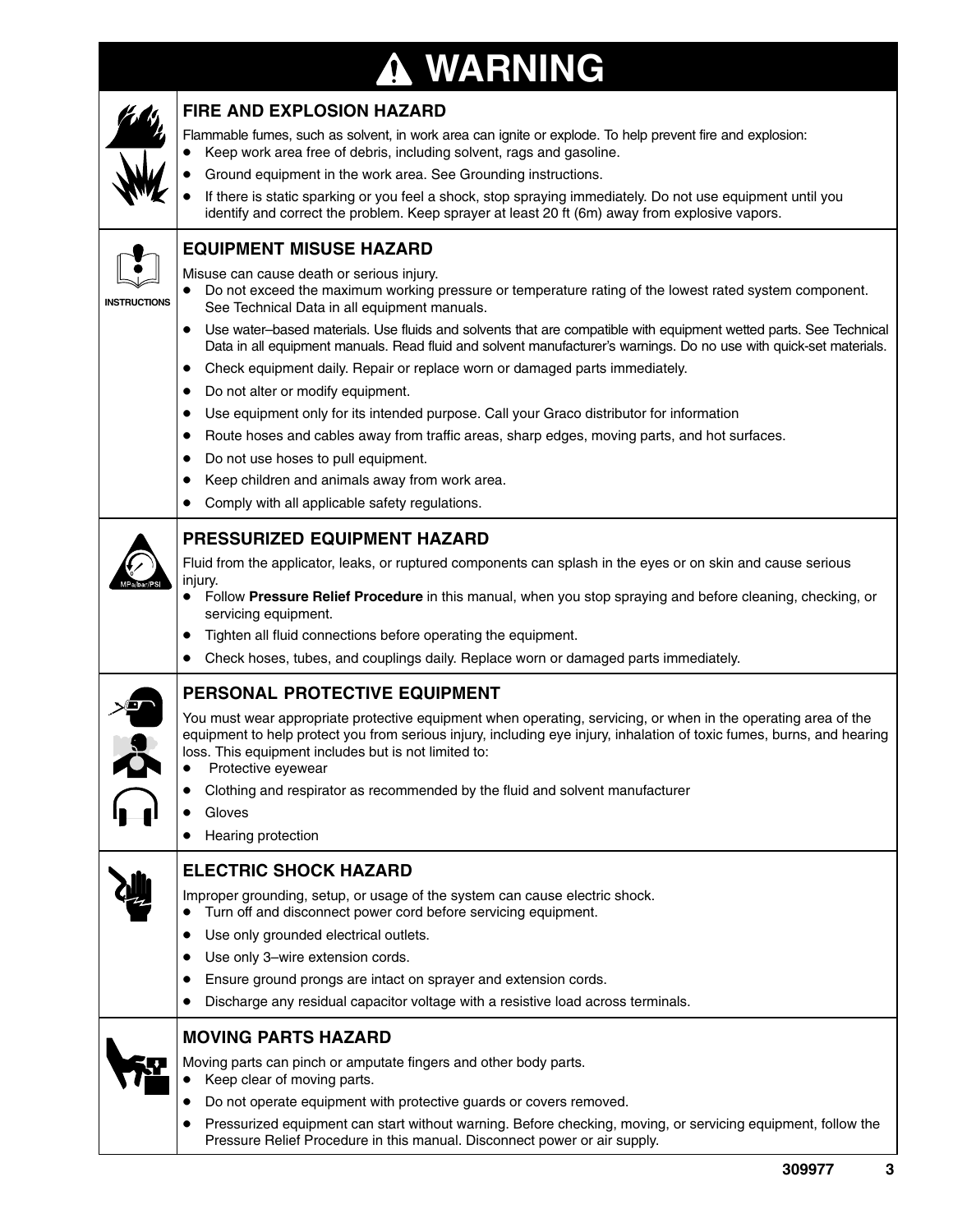## **General Repair Information**

#### **Pressure Relief**

### **WARNING**

#### **PRESSURIZED EQUIPMENT HAZARD**

The system pressure must be manually relieved to prevent the system from starting or spraying accidentally. To reduce the risk of an injury from accidental spray from the applicator, splashing fluid, or moving parts, follow the **Pressure Relief Procedure** whenever you

- Are instructed to relieve the pressure
- Stop spraying
- Check or service any of the system equipment
- Install or clean the spray nozzle

#### **Pressure Relief Procedure**

- 1. Turn pump control off (0).
- 2. Point applicator into hopper. Turn applicator on.
- 3. Open the applicator air valve (handle parallel with valve body).
- 4. Unplug the electrical power cord.
- 5. Hold hose firmly in one hand and slowly open one cam arm at a time. Remove hose from pump outlet.

#### **Grounding and Electrical Requirements**

### **WARNING**

Improper installation or alteration of the grounding plug will result in a risk of electric shock, fire or explosion that could cause serious injury or death.

#### **Voltage Requirements**

 Fig. 1. 220–240 Vac models require a 50 Hz, 16A circuit with a grounding receptacle. 100–120 Vac models require a 50/60 Hz, 16A circuit with a grounding receptacle.





• Do not alter the ground prong or use an ungrounded adapter.

#### **Extension Cords**

- Use only an extension cord with an undamaged, 3-prong plug.
- 120 Vac: A 12 AWG, 3 wires with grounding prong, 300 ft (90 m) extension cord may be used. 220–240 Vac: You may use a 3-wire, 1.0 mm (12 AWG) (minimum) extension cord up to 90 m long. Long lengths reduce sprayer performance..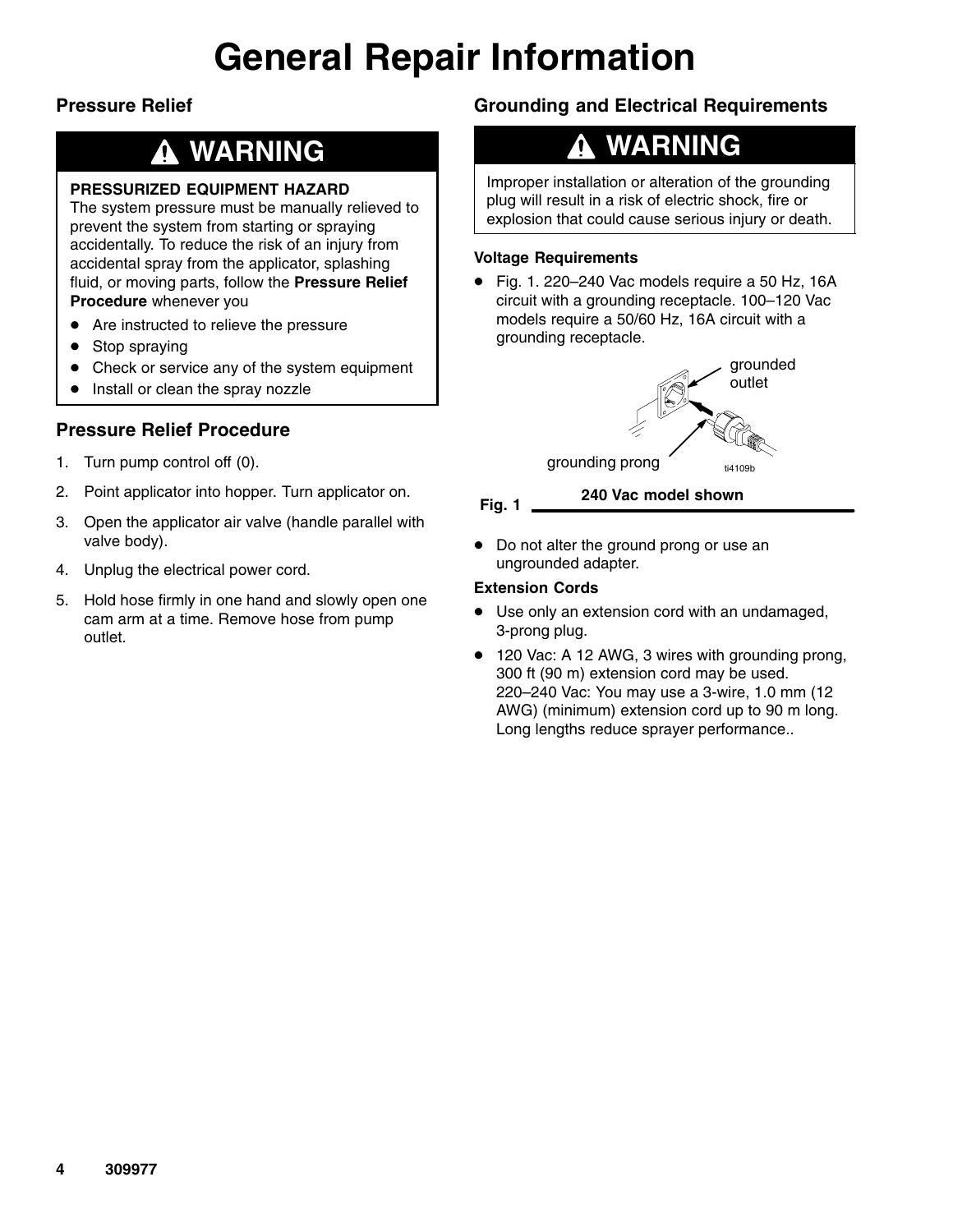# **General Repair Information**

#### **Auxiliary Air Compressor**

An external air compressor may be connected to the applicator air line fitting. This may be useful for the application of decorative or hard-to-spray materials.

### **WARNING**

Overpressurizing the system may cause component rupture and result in serious injury. To reduce risk of overpressurizing system:

- Do not use a compressor with an output pressure greater than 250 psi (1.7 MPa, 17 bar).
- Attach Graco 25 mm x 5m hose to pump outlet.

#### **Hose Size and Lengths**

The system comes with the following hoses:

| Type  | Hose   Inside Diameter (ID)<br>$mm$ (in.) | Length<br>m(f <sub>t</sub> ) |
|-------|-------------------------------------------|------------------------------|
|       | Fluid 25 mm $(1.0)$                       | 5(16)                        |
| Fluid | 19 mm $(.75)$                             | 3(10)                        |
| Air   | $9.5$ mm $(.375)$                         | 15(49)                       |

#### **Hose Usage**

Always attach the 25 mm x 5m hose to the pump outlet. Other hoses may then be added up to the maximum fluid hose lengths:

- Use shortest fluid hose length required for the spray application [(25 mm x 5m) minimum; see Warning].
- Unnecessary hose length decreases sprayer performance.
- Maximum fluid hose lengths:

15 m of 25 mm ID

 $-$  or  $-$ 

10 m of 25 mm ID combined with 3 m of 19 mm ID fluid hose.

### **WARNING**

The motor has a thermal overload switch that shuts down the motor if it overheats.

To reduce the risk of serious bodily injury due to the system restarting unexpectedly, always turn the pressure control to OFF (0).

### **WARNING**

Quick-set materials can harden, plug passage ways and cause the sprayer to become over pressurized. An over-pressurized system can cause components to burst and cause bodily injury.

To reduce the risk of bodily injury due to over pressurization of the system, do not use quick-set materials.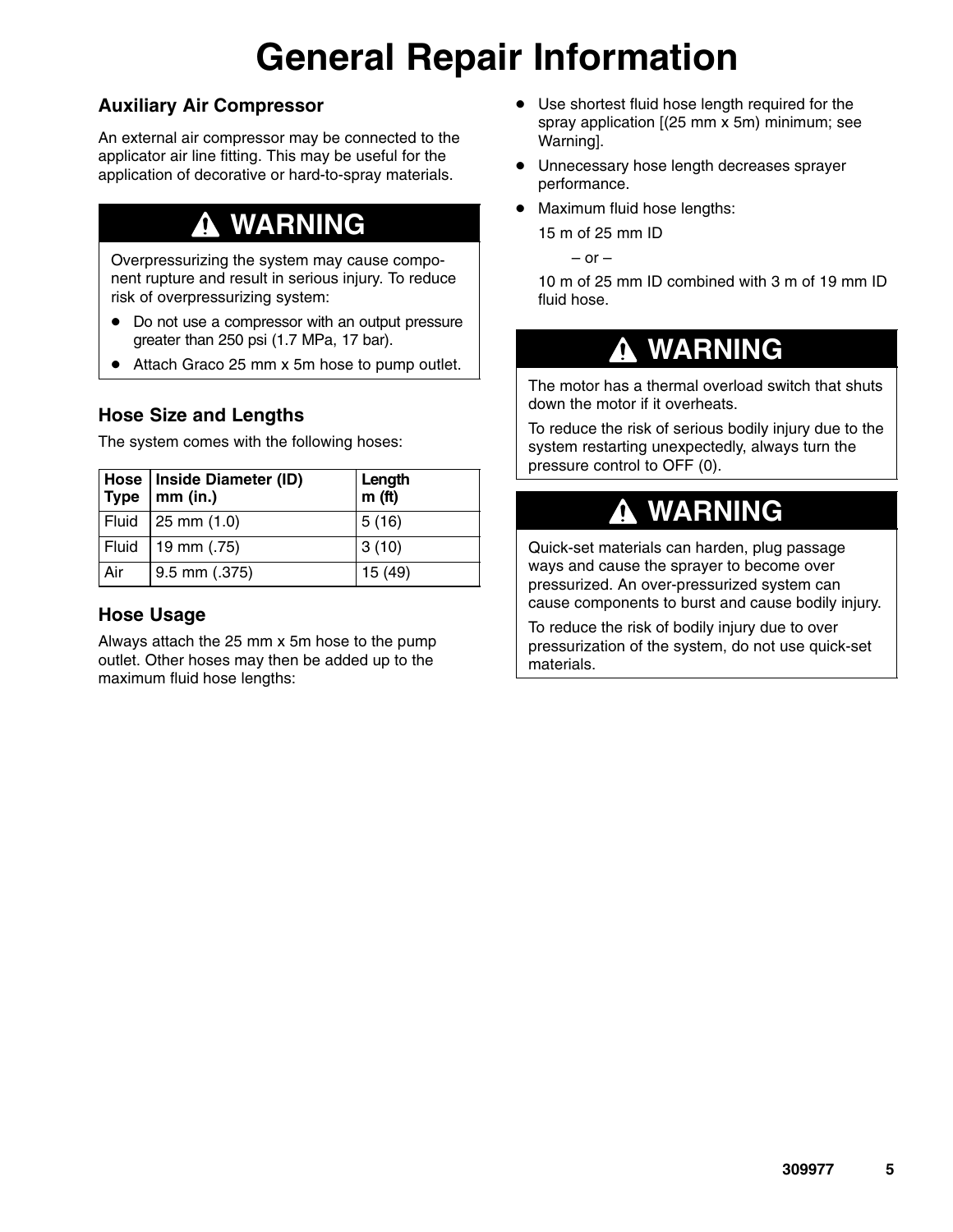

See **Pressure Relief Procedure** on page 4.

#### **MOTOR WON'T OPERATE**

| <b>TYPE OF PROBLEM</b>                  | <b>WHAT TO CHECK</b><br>If check is OK, go to next check                                                                                                                                  | <b>WHAT TO DO</b><br>When check is not OK refer to this column                                                                                                                                                                                               |
|-----------------------------------------|-------------------------------------------------------------------------------------------------------------------------------------------------------------------------------------------|--------------------------------------------------------------------------------------------------------------------------------------------------------------------------------------------------------------------------------------------------------------|
| <b>Basic Fluid Pressure</b><br>Problems | 1. Pressure control knob setting. Motor will not run<br>if at minimum setting (fully counterclockwise).                                                                                   | 1. Slowly increase pressure setting to see if mo-<br>tor starts.                                                                                                                                                                                             |
|                                         | 2. Spray tip or fluid filter may be clogged.                                                                                                                                              | 2. Relieve pressure and clear clog or clean fil-<br>ter; refer to separate gun or tip instruction<br>manual.                                                                                                                                                 |
| <b>Basic Mechanical</b><br>Problems     | 1. Pump (31) for frozen or hardened paint.                                                                                                                                                | 1. Thaw sprayer if water or water-based paint<br>has frozen in sprayer. Place sprayer in warm<br>area to thaw. Do not start sprayer until<br>thawed completely. If paint hardened (dried)<br>in sprayer, replace pump packing.<br>See page 18 (Pump Repair). |
|                                         | 2. Displacement pump connecting rod pin (75).<br>Pin must be completely pushed into connecting<br>rod (45) and retaining spring (76) must be firmly<br>in groove of pump pin. See Fig. 9. | 2. Push pin into place and secure with spring re-<br>tainer.                                                                                                                                                                                                 |
|                                         | 3. Motor (33). Remove drive housing assembly<br>(37). See page 13. Try to rotate fan by hand.                                                                                             | 3. Replace motor (33) if fan won't turn. See<br>page 13.                                                                                                                                                                                                     |
| <b>Basic Electrical Problems</b>        | 1. Motor control board. Board shuts down and dis-<br>plays error code.                                                                                                                    | 1. See Motor Control Board Diagnostics,<br>page 15.                                                                                                                                                                                                          |
|                                         | 2. Electrical supply. Meter must read:<br>210-255 Vac for 220-240 Vac models;<br>85-130 Vac for 100-120 Vac models.                                                                       | 2. Reset building circuit breaker; replace build-<br>ing fuse. Try another outlet.                                                                                                                                                                           |
|                                         | 3. Extension cord. Check extension cord continu-<br>ity with volt meter.                                                                                                                  | 3. Replace extension cord.                                                                                                                                                                                                                                   |
|                                         | 4. Sprayer power supply cord. Inspect for damage<br>such as broken insulation or wires.                                                                                                   | 4. Replace power supply cord.                                                                                                                                                                                                                                |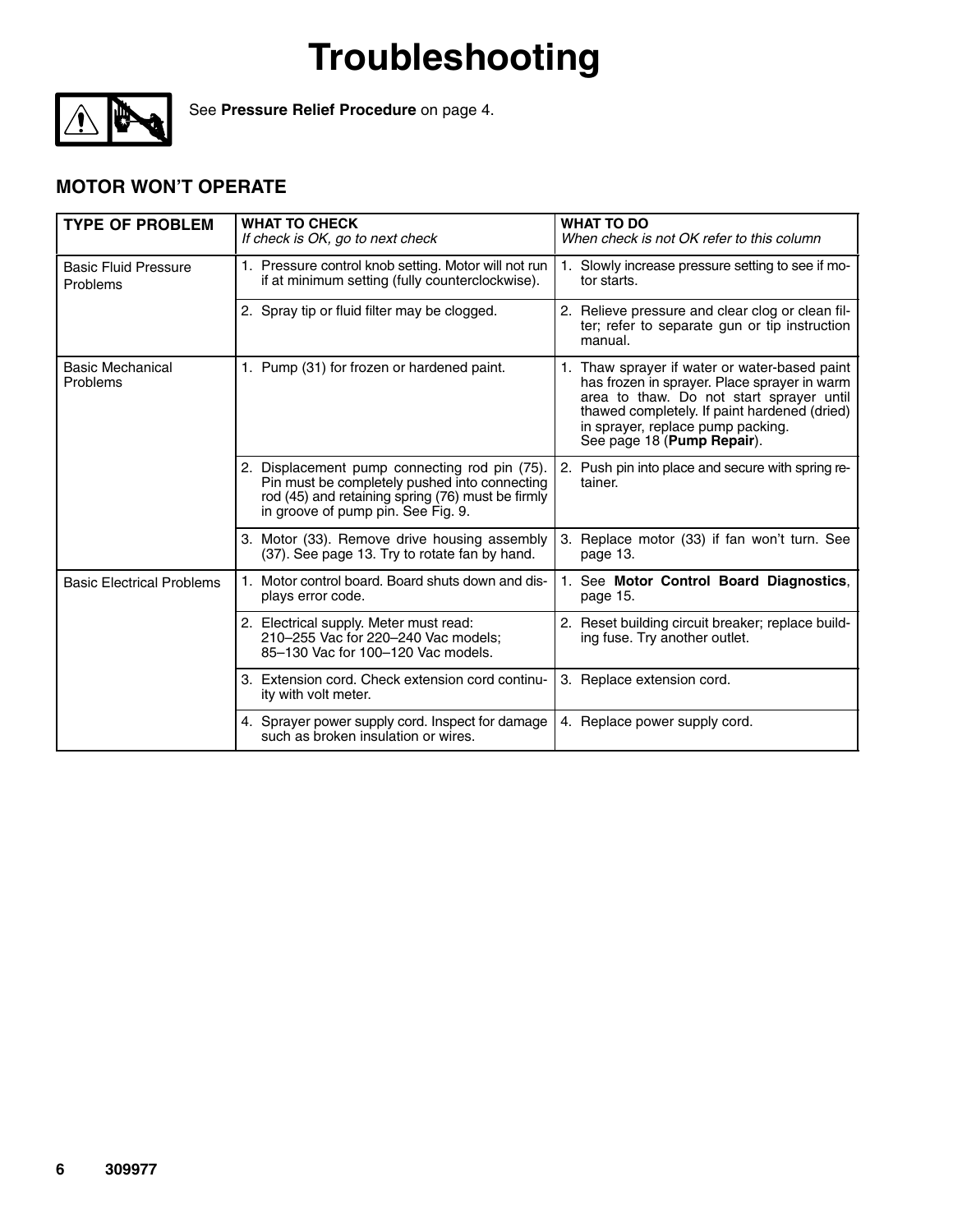#### **MOTOR WON'T OPERATE (Continued)**

| <b>TYPE OF PROBLEM</b>                                                 | <b>WHAT TO CHECK</b><br>If check is OK, go to next check                                                                                                                                                                            | <b>WHAT TO DO</b><br>When check is not OK refer to this column                                                                                                                                                    |
|------------------------------------------------------------------------|-------------------------------------------------------------------------------------------------------------------------------------------------------------------------------------------------------------------------------------|-------------------------------------------------------------------------------------------------------------------------------------------------------------------------------------------------------------------|
| <b>Basic Electrical Problems</b><br>(continued)                        | 5. That motor leads are securely fastened and<br>properly mated.                                                                                                                                                                    | 5. Replace loose terminals; crimp to leads. Be<br>sure terminals are firmly connected.<br>Clean circuit board terminals. Securely re-                                                                             |
|                                                                        |                                                                                                                                                                                                                                     | connect leads.                                                                                                                                                                                                    |
|                                                                        | 6. For loose motor brush lead connections and ter-<br>minals. See page 11.                                                                                                                                                          | 6. Tighten terminal screws. Replace brushes if<br>leads are damaged. See page 11.                                                                                                                                 |
|                                                                        | 7. Brush length which must be 1/4 in. minimum.<br>See page 11.                                                                                                                                                                      | 7. Replace brushes. See page 11.                                                                                                                                                                                  |
|                                                                        | <b>NOTE:</b> Brushes do not wear at the same rate on<br>both sides of motor. Check both brushes.                                                                                                                                    |                                                                                                                                                                                                                   |
|                                                                        | 8. For broken or misaligned motor brush springs.<br>Spring must rest squarely on top of brush. See<br>page 11.                                                                                                                      | 8. Replace brush if spring is broken.<br>See page 11.                                                                                                                                                             |
|                                                                        | 9. Motor brushes may be binding in brush holders.<br>See page 11.                                                                                                                                                                   | 9. Clean brush holders. Remove carbon with<br>small cleaning brush. Align brush leads with<br>slot in brush holder to assure free vertical<br>brush movement.                                                     |
|                                                                        | 10. Motor armature commutator for burn spots,<br>gouges and extreme roughness.<br>See page 11.                                                                                                                                      | 10. Remove motor and have motor shop resur-<br>face commutator if possible. See page 13.                                                                                                                          |
|                                                                        | 11. Motor armature for shorts using armature tester<br>(growler) or perform spin test. See page 11.                                                                                                                                 | 11. Replace motor. See page 13.                                                                                                                                                                                   |
| Refer to wiring diagram on<br>page 27 to identify test<br>points (TP). | 1. Power supply cord. Connect volt meter be-<br>tween TP1 (L1, 240 Vac) and TP2 (L2, Neutral).<br>Plug in sprayer. Meter must read:<br>210-255 Vac for 220-240 Vac models;<br>85-130 Vac for 100-120 Vac models.<br>Unplug sprayer. | 1. Replace power supply cord.                                                                                                                                                                                     |
|                                                                        | 2. Motor thermal cutoff switch. Turn sprayer OFF.<br>Check for continuity between TO1 and TO2 with<br>ohmmeter.                                                                                                                     | 2. If thermal switch is open (no continuity), allow<br>motor to cool. If switch remains open after<br>motor cools, replace motor. If thermal switch<br>closes after motor cools, correct cause of<br>overheating. |
|                                                                        | 3. All terminals for damage or loose fit.                                                                                                                                                                                           | 3. Replace damaged terminals and reconnect<br>securely.                                                                                                                                                           |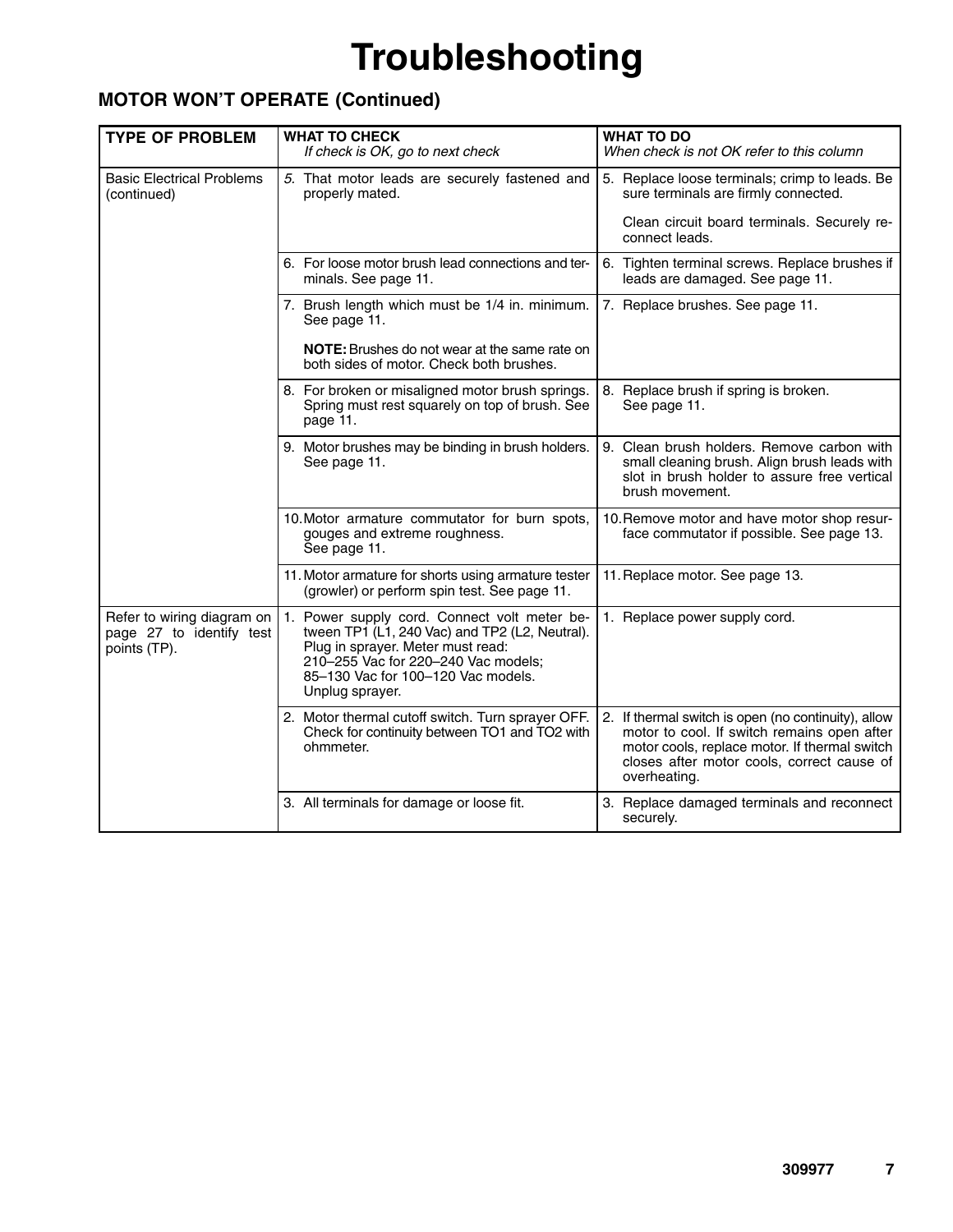#### **LOW OR FLUCTUATING OUTPUT**

| <b>TYPE OF PROBLEM</b> | <b>WHAT TO CHECK</b><br>If check is OK, go to next check                                                                                                                           | <b>WHAT TO DO</b><br>When check is not OK refer to this column                                                                                                                                              |
|------------------------|------------------------------------------------------------------------------------------------------------------------------------------------------------------------------------|-------------------------------------------------------------------------------------------------------------------------------------------------------------------------------------------------------------|
| Low Output             | 1. For worn spray tip.                                                                                                                                                             | 1. Follow Pressure Relief Procedure Warn-<br>ing, then replace tip. See your separate<br>gun or tip manual.                                                                                                 |
|                        | 2. Verify pump does not continue to stroke when<br>gun trigger is released.                                                                                                        | 2. Service pump. Check piston and intake<br>valves for wear or obstructions.<br>See page 18.                                                                                                                |
|                        | 3. Filter clogged (If optional filter is installed).                                                                                                                               | 3. Relieve pressure. Check and clean filter.                                                                                                                                                                |
|                        | 4. Material hose length. Longer hose length re-<br>duces sprayer performance.                                                                                                      | 4. Replace with hose length less than speci-<br>fied maximum.                                                                                                                                               |
|                        | 5. Pump hopper adapter connections.                                                                                                                                                | 5. Tighten any loose connections. Replace<br>pump hopper adapter if cracked or punc-<br>tured.                                                                                                              |
|                        | 6. Electrical supply with volt meter.<br>Meter must read:<br>210-255 Vac for 220-240 Vac models;<br>85-130 Vac for 100-120 Vac models.<br>Low voltages reduce sprayer performance. | 6. Reset building circuit breaker; replace<br>building fuse. Repair electrical outlet or try<br>another outlet.                                                                                             |
|                        | 7. Extension cord size and length; must be at least<br>1.0 mm <sup>2</sup> (12 awg) wire and no longer than 90 m<br>(295 ft). Longer cord lengths reduce sprayer<br>performance.   | 7. Replace with a correct, grounded exten-<br>sion cord.                                                                                                                                                    |
|                        | 8. Leads from motor to pressure control circuit<br>board (38) for damaged or loose wires or con-<br>nectors. Inspect wiring insulation and terminals<br>for signs of overheating.  | 8. Be sure male terminal blades are centered<br>and firmly connected to female terminals.<br>Replace any loose terminal or damaged<br>wiring. Securely reconnect terminals.                                 |
|                        | 9. For loose motor brush leads and terminals. See<br>page 11.                                                                                                                      | 9. Tighten terminal screws. Replace brushes<br>if leads are damaged. See page 11.                                                                                                                           |
|                        | 10. For worn motor brushes which must be 1/4 in.<br>minimum. See page 11.                                                                                                          | 10. Replace brushes. See page 11.                                                                                                                                                                           |
|                        | 11. For broken and misaligned motor brush<br>springs. Spring must rest squarely on top of<br>brush.                                                                                | 11. Replace brush if spring is broken. See<br>page 11.                                                                                                                                                      |
|                        | 12. Motor brushes for binding in brush holders.<br>See page 11.                                                                                                                    | 12. Clean brush holders, remove carbon dust<br>with small cleaning brush. Align brush lead<br>with slot in brush holder to assure free verti-<br>cal brush movement.                                        |
|                        | 13. Low stall pressure.                                                                                                                                                            | 13. Do either or both:<br>Turn pressure control knob fully<br>а.<br>clockwise. Make sure pressure<br>control knob is properly installed to<br>allow full clockwise position.<br>Try a new transducer.<br>b. |
|                        | 14. Motor armature for shorts by using an armature<br>tester (growler) or perform spin test.<br>See page 11.                                                                       | 14. Replace motor. See page 13.                                                                                                                                                                             |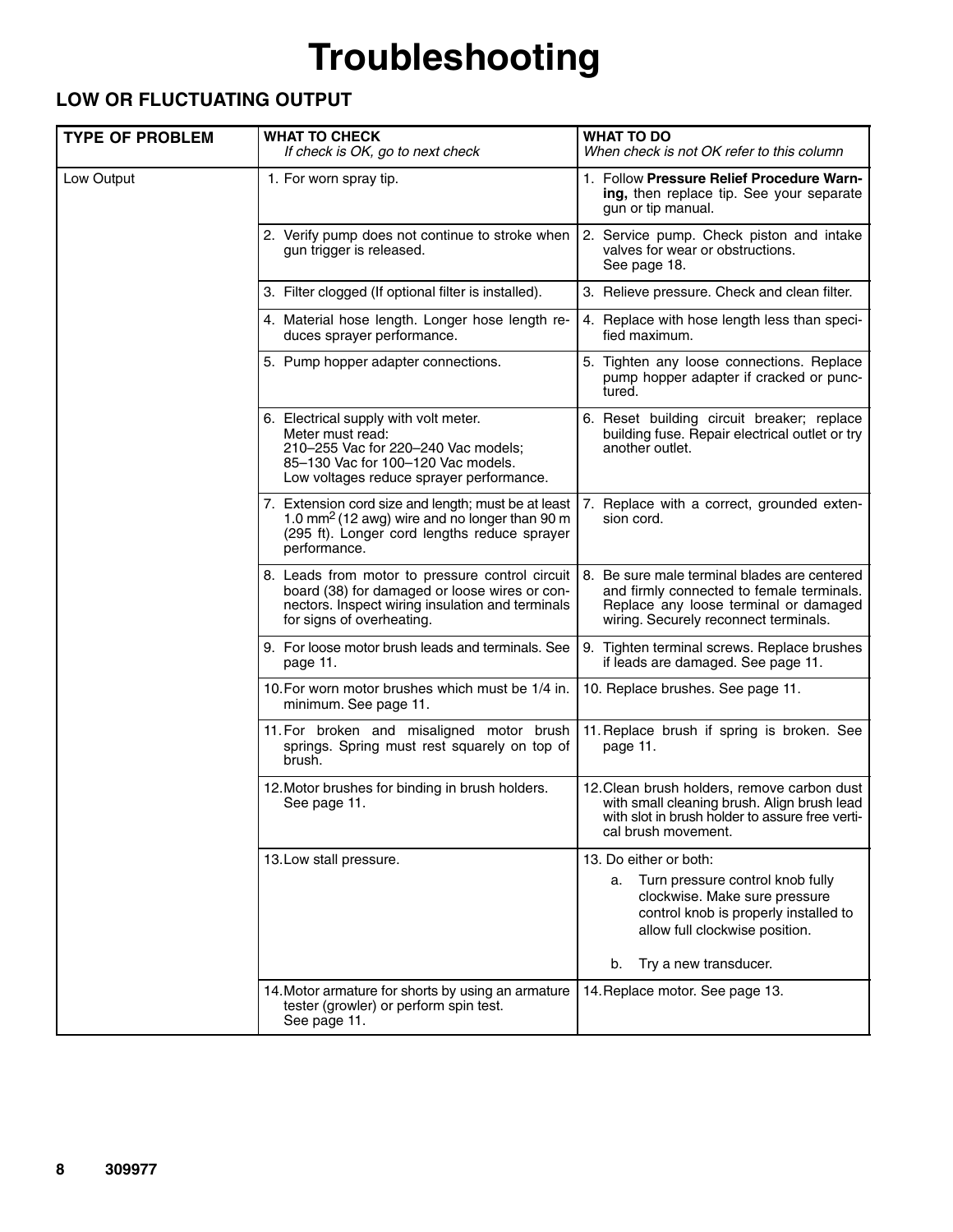#### **LOW OR FLUCTUATING OUTPUT**

| <b>TYPE OF PROBLEM</b>                 | <b>WHAT TO CHECK</b><br>If check is OK, go to next check                                                                  | <b>WHAT TO DO</b><br>When check is not OK refer to this column                                                                                                                                                |
|----------------------------------------|---------------------------------------------------------------------------------------------------------------------------|---------------------------------------------------------------------------------------------------------------------------------------------------------------------------------------------------------------|
| Motor runs and pump strokes            | 1. Material supply.                                                                                                       | 1. Refill hopper and reprime pump.                                                                                                                                                                            |
|                                        | 2. Loose fittings.                                                                                                        | 2. Tighten; use thread sealant or sealing tape<br>on threads if necessary.                                                                                                                                    |
|                                        | 3. Intake valve ball and piston ball are seating<br>properly. See page 18.                                                | 3. Remove intake and piston valves and<br>clean. Check balls and seats for nicks or<br>obstructions; replace if necessary, page<br>18. Clean hopper before using to remove<br>particles that could clog pump. |
|                                        | 4. Leaking around throat packing nut which may<br>indicate worn or damaged packings. See<br>page 18.                      | Replace packing, page 18. Also check pis-<br>4.<br>ton valve seat for hardened paint or nicks<br>and replace if necessary. Tighten packing<br>nut.                                                            |
|                                        | 5. Pump rod damage.                                                                                                       | 5. Repair pump, page 18.                                                                                                                                                                                      |
|                                        | 6. Capacitor failure. Visually inspect capacitor<br>near terminals. Ensure that orange safety re-<br>lief plug is intact. | 6. Replace capacitor.                                                                                                                                                                                         |
| Motor runs but pump does not<br>stroke | Displacement pump pin (75) (damaged or<br>missing), page 18.                                                              | Replace pump pin if missing. Be sure re-<br>tainer spring (76) is fully in groove all<br>around connecting rod, page 18.                                                                                      |
|                                        | 2. Connecting rod assembly (45) for damage,<br>page 21.                                                                   | 2. Replace connecting rod assembly,<br>page 21.                                                                                                                                                               |
|                                        | 3. Gears or drive housing, page 22.                                                                                       | 3. Inspect drive housing assembly and gears<br>for damage and replace if necessary,<br>page 22.                                                                                                               |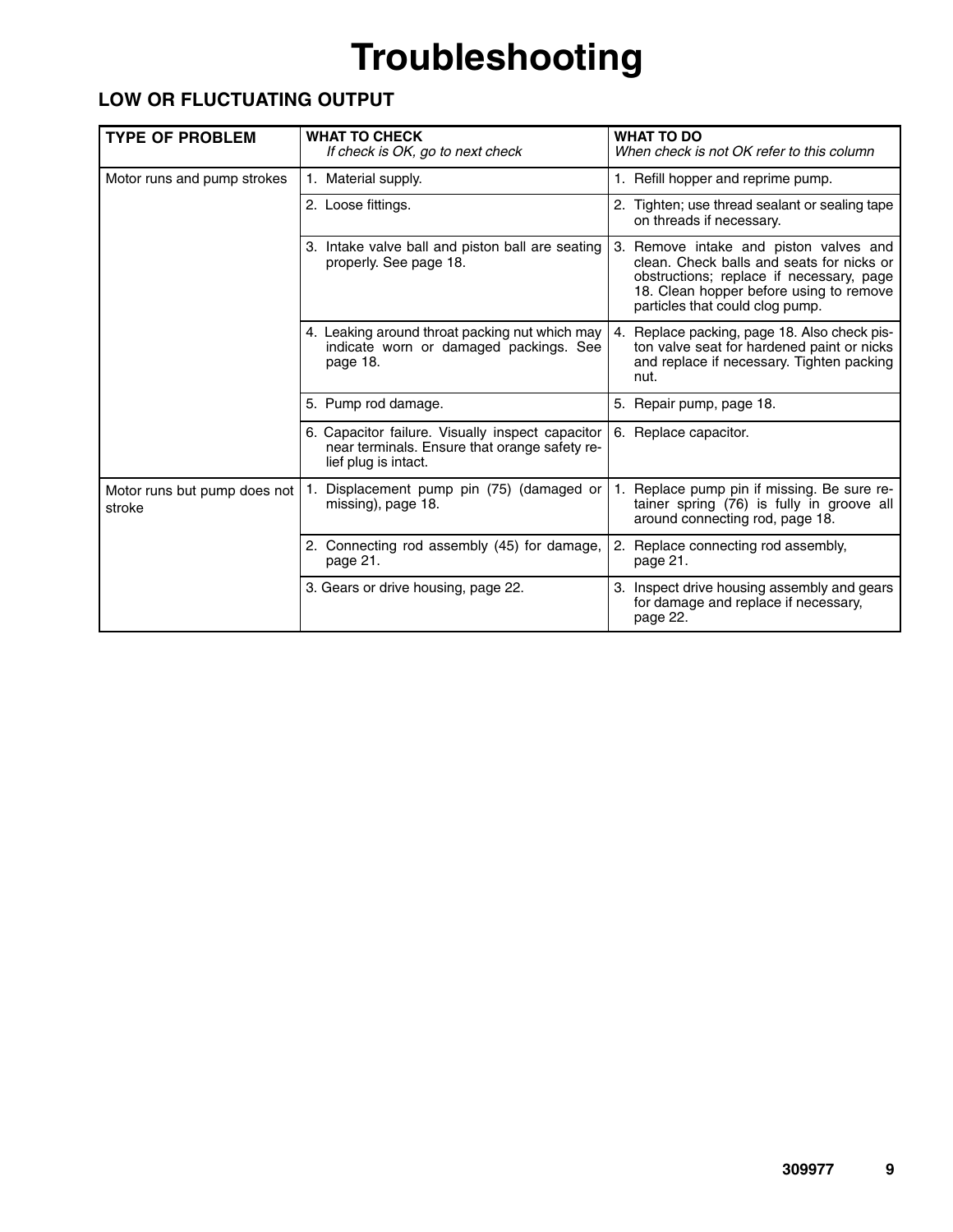#### **MOTOR IS HOT AND RUNS INTERMITTENTLY**

| <b>TYPE OF PROBLEM</b>                        | <b>WHAT TO CHECK</b><br>If check is OK, go to next check                                                                               | <b>WHAT TO DO</b><br>When check is not OK refer to this column |
|-----------------------------------------------|----------------------------------------------------------------------------------------------------------------------------------------|----------------------------------------------------------------|
| Motor is hot and runs intermit- 1.<br>tently. | Determine if sprayer was operated at high<br>pressure with small tips, which causes low<br>motor RPM and excessive heat build up.      | Decrease pressure setting or increase tip<br>size.             |
|                                               | 2. Be sure ambient temperature where sprayer<br>is located is no more than $90^{\circ}$ F and sprayer<br>is not located in direct sun. | Move sprayer to shaded, cooler area if pos-<br>2.<br>sible.    |

#### **ELECTRICAL SHORT**

| <b>TYPE OF PROBLEM</b>                                                                           | <b>WHAT TO CHECK</b><br>If check is OK, go to next check                                                                                                         | <b>WHAT TO DO</b><br>When check is not OK refer to this column                                                  |
|--------------------------------------------------------------------------------------------------|------------------------------------------------------------------------------------------------------------------------------------------------------------------|-----------------------------------------------------------------------------------------------------------------|
| Building circuit breaker opens<br>as soon as sprayer switch is<br>turned on.                     | 1. All electrical wiring for damaged insulation, and<br>all terminals for loose fit or damage. Also wires<br>between pressure control and motor. See page<br>13. | 1. Repair or replace any damaged wiring or<br>terminals. Securely reconnect all wires.                          |
| <b>CAUTION</b><br>Any short in any part of the                                                   | 2. Bent terminal forks or other metal to metal con-<br>tact points which could cause a short.                                                                    | 2. Correct faulty conditions.                                                                                   |
| motor power circuit will cause<br>the control circuit to inhibit<br>sprayer operation. Correctly | 3. Motor armature for shorts. Use an armature<br>tester (growler) or perform spin test. See page<br>11. Inspect windings for burns.                              | 3. Replace motor. See page 13.                                                                                  |
| diagnose and repair all shorts<br>before checking and replac-<br>ing control board.              | 4. Motor control board (38) by performing motor<br>control board diagnostics on page 15. If diag-<br>nostics indicate, substitute with a good board.             | 4. Replace with a new pressure control board<br>(38). See page 15.                                              |
|                                                                                                  | <b>CAUTION:</b> Do not perform this check until mo-<br>tor armature is determined to be good. A bad<br>motor armature can burn out a good board.                 |                                                                                                                 |
| Building circuit breaker opens                                                                   | 1. Basic Electrical Problems on page 6.                                                                                                                          | 1. Perform necessary procedures.                                                                                |
| as soon as sprayer is plugged<br>into outlet and sprayer is NOT<br>turned on.                    | 2. For damaged or pinched wires in pressure<br>control. See page 15.                                                                                             | 2. Replace damaged parts. See page 15.                                                                          |
| Sprayer quits after sprayer op-<br>erates for 5 to 10 minutes.                                   | 1. Basic Electrical Problems on page 6.                                                                                                                          | 1. Perform necessary procedures.                                                                                |
|                                                                                                  | 2. Electrical supply with volt meter.<br>Meter must read:<br>210-255 Vac for 220-240 Vac models;<br>85-130 Vac for 100-120 Vac models.                           | 2. If voltage is too high, do not operate<br>sprayer until corrected.                                           |
|                                                                                                  | 3. Tightness of pump packing nut. Over tightening<br>tightens packings on rod, restricts pump action,<br>and damages packings.                                   | 3. Loosen packing nut. Check for leaking<br>around throat. Replace pump packings, if<br>necessary. See page 18. |

.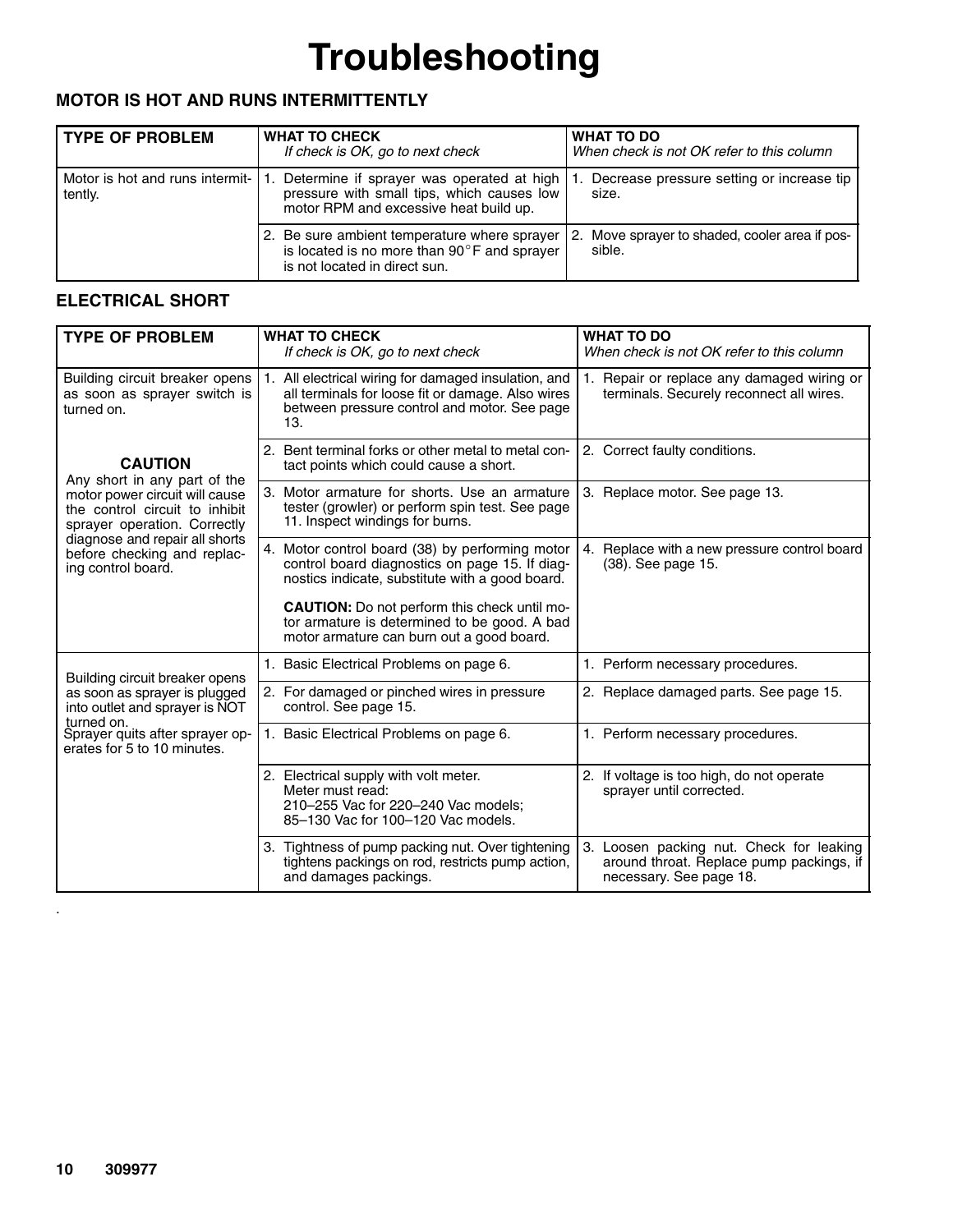# **Spin Test**

**Setup**



**Electric Shock Hazard;** page 3.

To check armature, motor winding and brush electrical continuity:



- 2. Remove motor, page 13.
- 3. Fig. 3. Remove six screws (12) and motor cover (18).
- 4. Fig. 2. Disconnect wire harness (155) from control board.

#### **Armature Short Circuit Test**

Quickly turn motor fan by hand. If no electrical shorts, motor coasts two or three revolutions before complete stop. If motor does not spin freely, armature is shorted. Replace motor; page 13.

#### **Armature, Brushes, and Motor Wiring Open Circuit Test (Continuity)**

1. Connect wire harness (155) leads together with test lead (A). Turn motor fan by hand at about two revolutions per second.

# **Motor Brush Replacement**

#### **Motor Brush Removal**

Replace brushes worn to less than 1/2 in. Check both sides. Order Brush Repair Kit 243642 for 220 – 240 Vac motors and 243215 for 100 – 120 Vac motors with external capacitor.

1. Read **General Repair Information**; page 4.



2.  $\sqrt{1}$  Relieve pressure; page 4.

- 3. Fig. 6. Remove six screws (12) and motor cover (18).
- Electric Shock Hazard; page 3.

Fig. 3. Discharge any residual capacitor voltage with a resistive load across terminal screws (41).

- 5. Fig. 4. Pry off two brush caps (A). Tag locations of red  $(+)$  and black  $(-)$  motor leads.
- 6. Fig. 5. Remove screws (41) and discard brushes (B) for motor with capacitor attached. *(Continued on page 12)*
- 2. If uneven or no resistance, check for: broken brush springs, brush leads, motor leads; loose brush terminal screws, motor lead terminals; worn brushes. Repair as needed; page 11.
- 3. If still uneven or no resistance, replace motor; page 13.



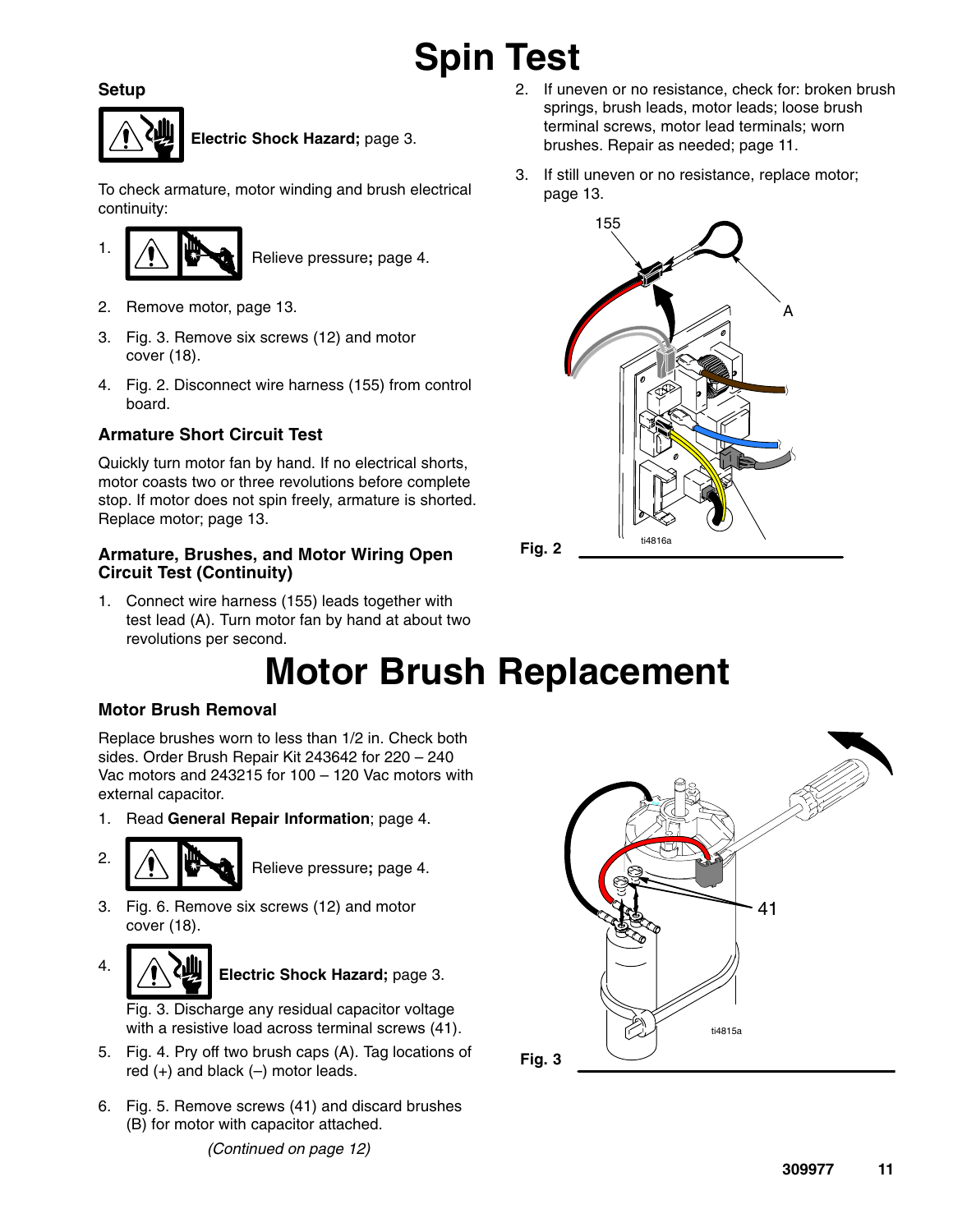# **Motor Brush Replacement**

### $\hat{\mathbf{A}}$  CAUTION

When installing brushes, follow all steps carefully to avoid damaging parts.

- 7. Fig. 4. Insert brush (B). Push clip (A) until it snaps into place and secures brush.
- 8. Install red brush lead  $(+)$  and black brush lead  $(-)$ according to markings on the motor and capacitor. Install brush lead end to capacitor with screw (41).





- 9. Inspect commutator for excessive pitting, burning or gouging. A black color on commutator is normal. Have commutator resurfaced by a motor repair shop if brushes wear too fast.
- 10. Test brushes.
	- a. Disconnect pump (31); **Pump Repair**, **Removal**, steps 8 and 9, page 18.
	- b. With sprayer OFF, turn pump control knob fully counterclockwise to minimum pressure. Plug in sprayer.
	- c. Turn sprayer ON. Slowly increase pressure until motor is at full speed.
- 11. Break in brushes.
	- a. Operate sprayer 1 hour with no load.
	- b. Connect pump (31); **Pump Repair**, **Installation**, step 4, page 18.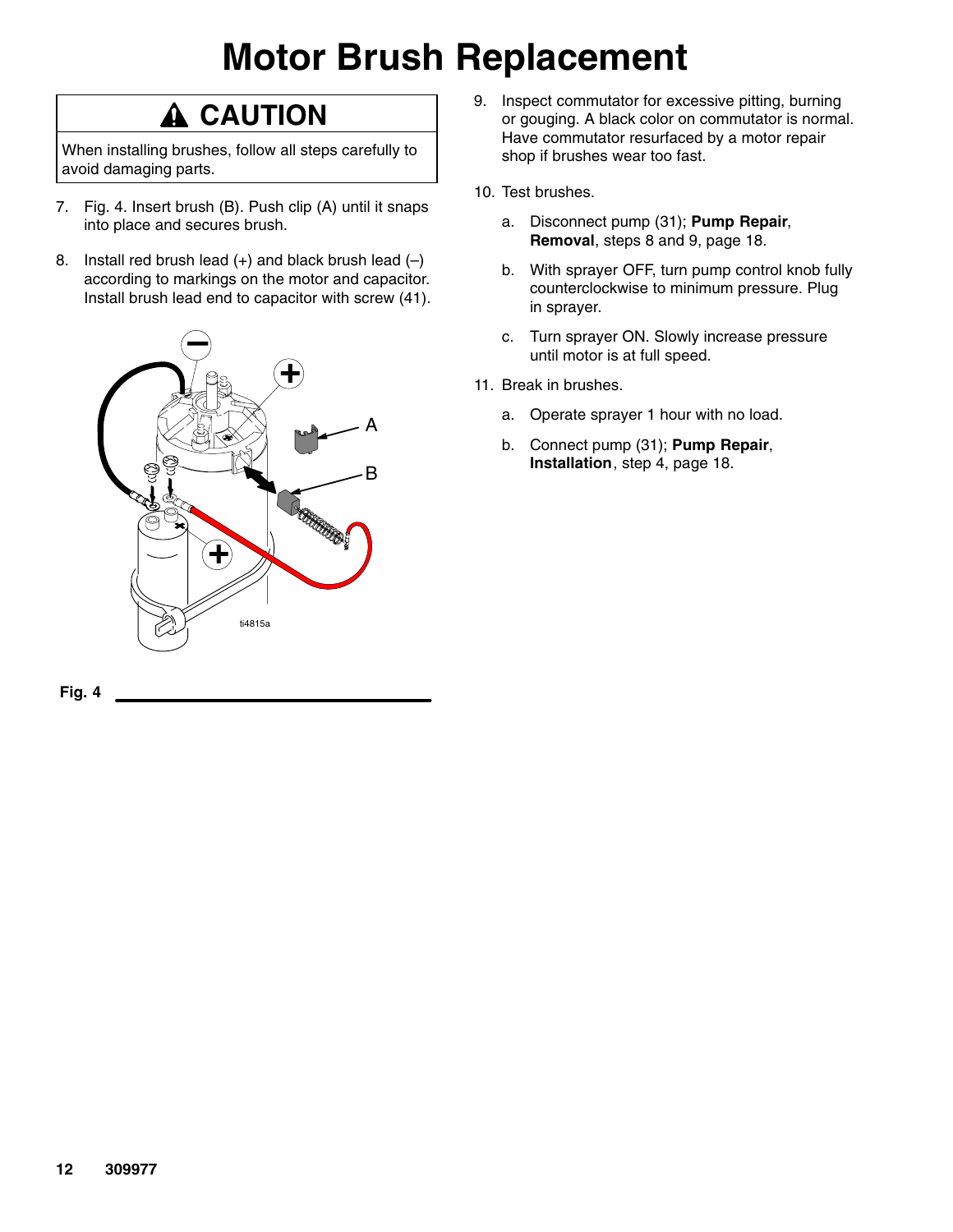## **Motor Replacement**

#### **Removal**

 $\frac{1}{\sqrt{1}}$   $\frac{1}{\sqrt{1}}$  Relieve pressure; page 4.

- 2. Fig. 5. Remove pump module (A).
	- a. Loosen clamp rod (20).
	- b. Release hopper quick-release clamp (28).
	- c. Disconnect pump module (A) from frame (35).



#### **Fig. 5**

- 3. Fig. 6. Remove six screws (12 ) and motor cover (18).
- 4. Remove two screws (41) and disconnect leads from capacitor (42) to control board (38).
- 5. Disconnect two yellow leads (B) from control board (38).
- 6. Pull strain relief (49) out of bracket and thread yellow leads connector through bracket.
- 7. Remove four screws (90) and washers (71) from gear housing base (25), **Parts Drawing**, page 24.

8. Tip motor and drive housing assembly back and remove two screws (86) and washers (84).

### **CAUTION**

Do not drop gear cluster (D) when removing drive housing (37). Gear cluster may stay engaged in motor front end bell or drive housing.

- 9. Return motor and drive housing assembly to vertical position.
- 10. Remove four screws (85) and washers (84). Remove motor (33) from drive housing (37).

#### **Installation**

### **CAUTION**

When installing motor, carefully align gears to avoid damaging mating parts.

- 1. Fig. 6. Place new motor (33) on drive housing (37). Rotate fan (C). When gears are felt to mesh, install four washers (84) and screws (85).
- 2. Tip motor and drive housing assembly back and install two washers (84) and screws (86).
- 3. Install motor and drive housing to gear housing base (25) with four screws (90) and washers (71).
- 4. Thread yellow lead (B) through strain relief (49) and connect to control board (38). Install strain relief in bracket.
- 5. Connect red brush lead (+) and black brush lead (–) according to markings on the motor and capacitor. Install brush lead ends and wire harness (155) lead ends to capacitor with screw (41). See **Wiring Diagram**, page 27 to verify polarity is correct.
- 6. Install motor cover (18) with five screws (12).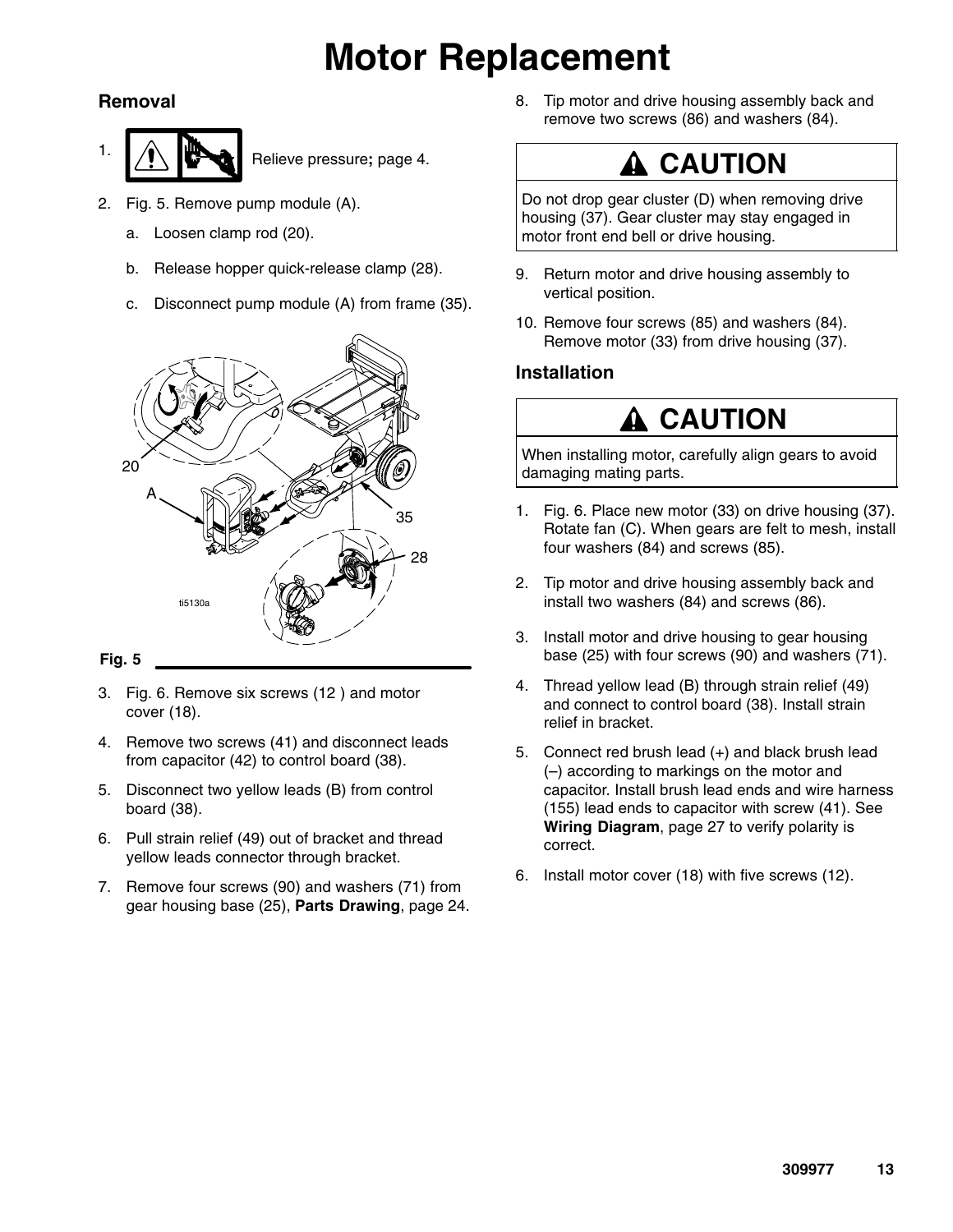## **Motor Replacement**

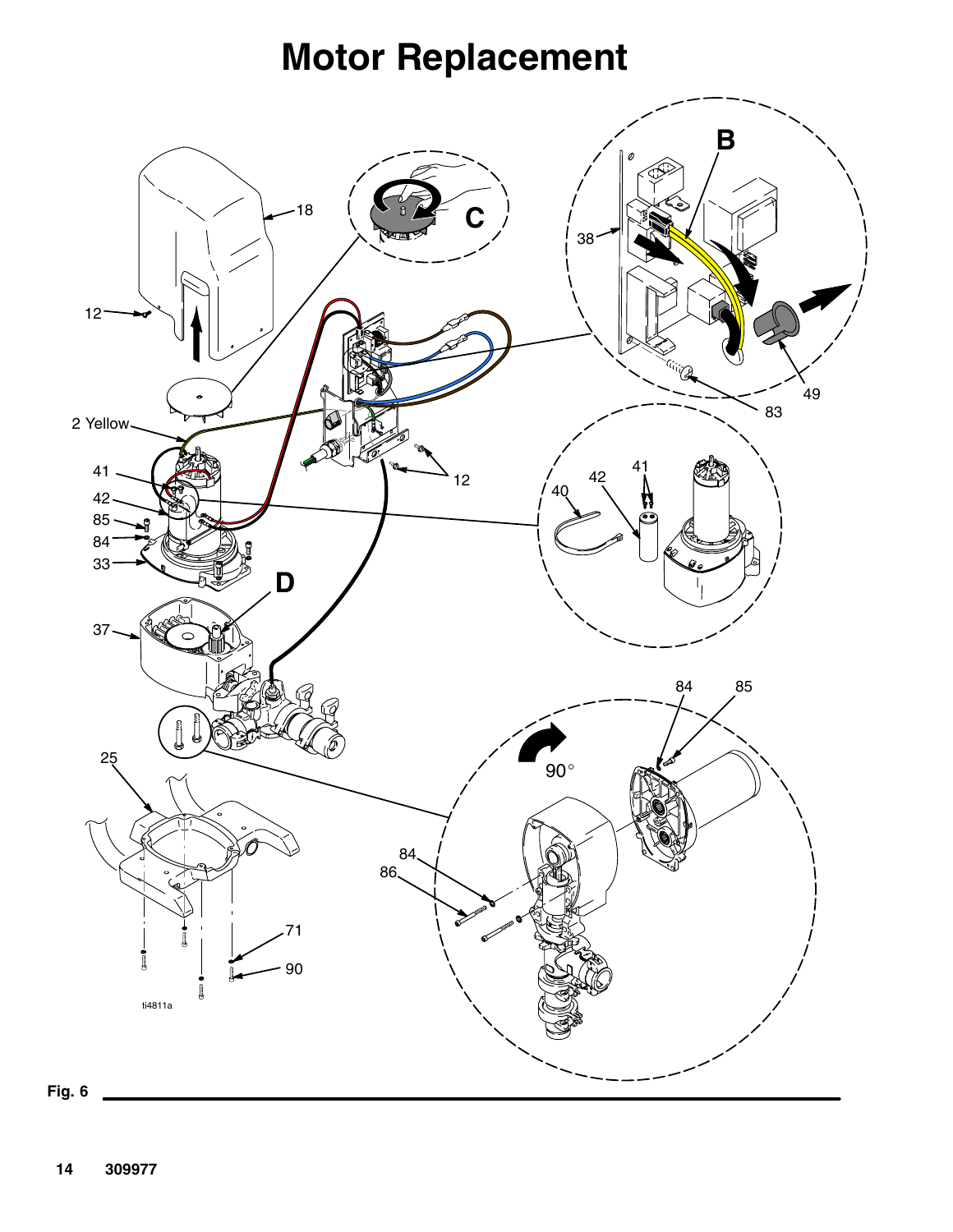# **Pressure Control Repair**

#### **Motor Control Board Diagnostics**

**Note:** Keep a new transducer on hand to use for test.

- 1.  $\left| \bigwedge \right|$  Relieve pressure; page 4.
- 2. Remove five screws (12) and motor cover (18).

### **A** CAUTION

Do not allow sprayer to develop fluid pressure without transducer installed.

- 3. Plug in power cord.
- 4. Observe LED operation and reference following table:

| <b>LED</b><br><b>BLINKS</b> | <b>SPRAYER OPERATION</b>                                                | <b>INDICATES</b>                                                            | <b>WHAT TO DO</b>                                                                                                                                    |
|-----------------------------|-------------------------------------------------------------------------|-----------------------------------------------------------------------------|------------------------------------------------------------------------------------------------------------------------------------------------------|
| Once                        | Sprayer runs                                                            | Normal operation                                                            | Do nothing                                                                                                                                           |
| Once and<br>stays ON        | Sprayer shuts down and LED stays ON                                     | Motor open circuit or bad<br>control board                                  | Check motor brushes and<br>armature. If OK, replace mo-<br>tor control board.                                                                        |
| Two times<br>repeatedly     | Sprayer shuts down and LED continues<br>to blink two times repeatedly   | Run away pressure. Pres-<br>sure greater than 57 bar<br>(5.7 MPa, 830 psi). | Replace pressure transducer<br>or motor control board. See<br>following Motor Control<br>Board procedure.                                            |
| Three times<br>repeatedly   | Sprayer shuts down and LED continues<br>to blink three times repeatedly | Pressure transducer is<br>faulty or missing                                 | Check transducer connection.<br>Open drain valve. Substitute<br>new transducer for transducer<br>in sprayer. If sprayer runs,<br>replace transducer. |
| Four times<br>repeatedly    | Sprayer shuts down and LED continues<br>to blink four times repeatedly  | Line voltage is too high                                                    | Check for voltage supply<br>problems                                                                                                                 |
| Five times<br>repeatedly    | Sprayer shuts down and LED continues<br>to blink five times repeatedly  | Too much current                                                            | Check for locked rotor,<br>shorted wiring or motor. Re-<br>pair or replace failed parts.                                                             |
| Six times<br>repeatedly     | Sprayer shuts down and LED continues<br>to blink six times repeatedly   | Motor thermal switch<br>open circuit                                        | Check for binding in pump or<br>drive. Check for bad motor.                                                                                          |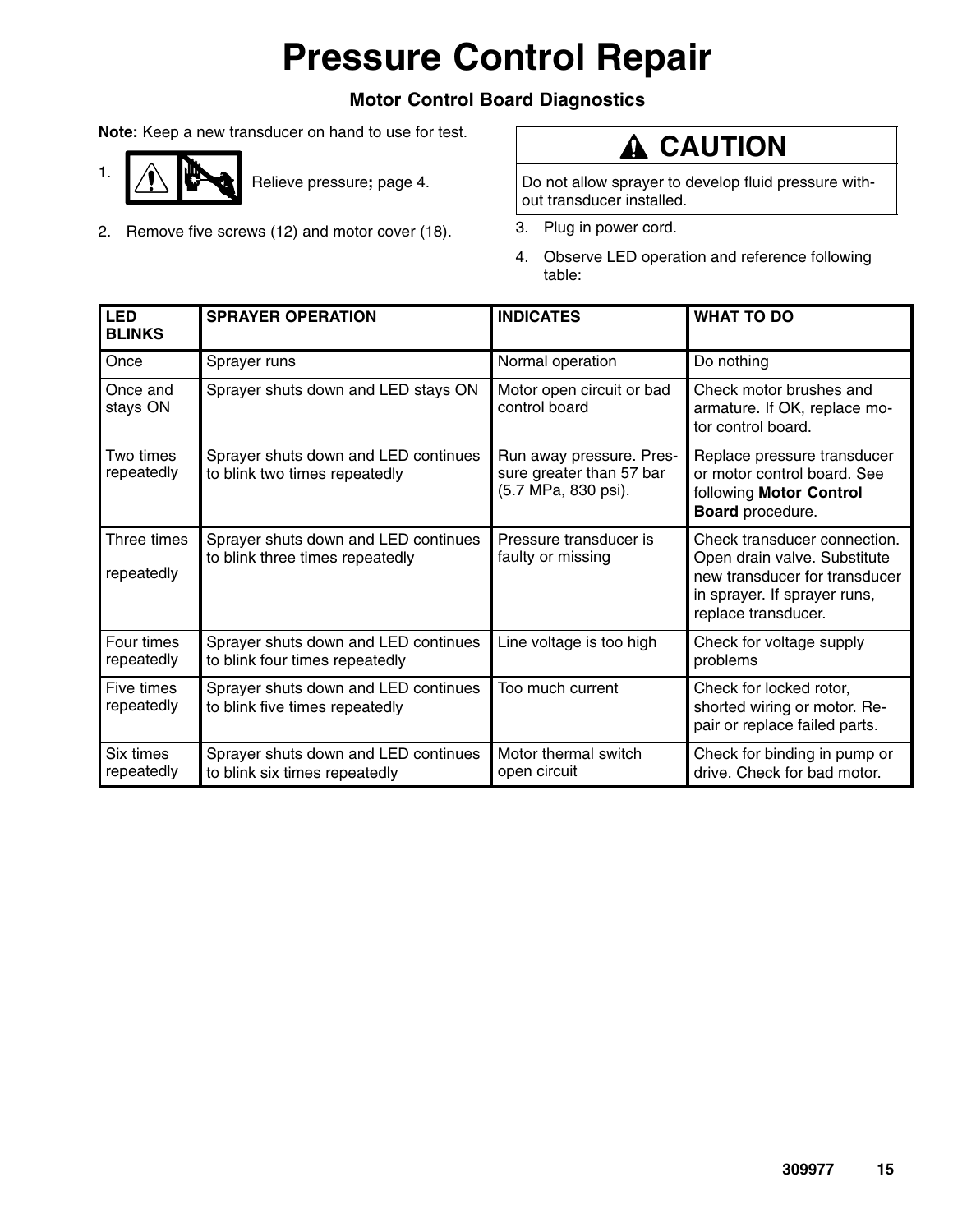# **Pressure Control Repair**

#### **Motor Control Board**

**Installation**

#### **Removal**

Refer to **Wiring Diagram**, page 27.



- 2. Remove five screws (12) and motor cover (18).
- 3. Cut wire tie holding wiring to motor control board (38).
- 4. Disconnect at motor control board (38):
	- $\bullet$  Motor wire harness: brown  $(+)$ , blue  $(-)$ .
	- $\bullet$  Two line voltage leads: brown  $(+)$ , blue  $(-)$ .
	- Lead (D) from potentiometer.
	- Lead (E) from transducer.
	- Two leads (F) from motor thermal switch.
- 5. Remove six screws (83) and circuit board (38).

## **A** CAUTION

Electrostatic discharges can damage components on motor control board. Use a ground strap when handling or installing motor control board.

1. Fig. 7. Remove old thermal paste from control box. Remove protective cover from thermal pad on new motor control board.



- 2. Fig. 6. Install motor control board (38) with six screws (83).
- 3. Connect to motor control board (38):
	- Two leads (F) from motor thermal switch.
	- Lead (E) to transducer.
	- Lead (D) to potentiometer.
	- $\bullet$  Two line voltage leads: brown  $(+)$ , blue  $(-)$ .
	- $\bullet$  Motor wire harness: brown  $(+)$ , blue  $(-)$ .
- 4. Bundle and tie all loose wires together.
- 5. Install motor cover (18) with five screws (12).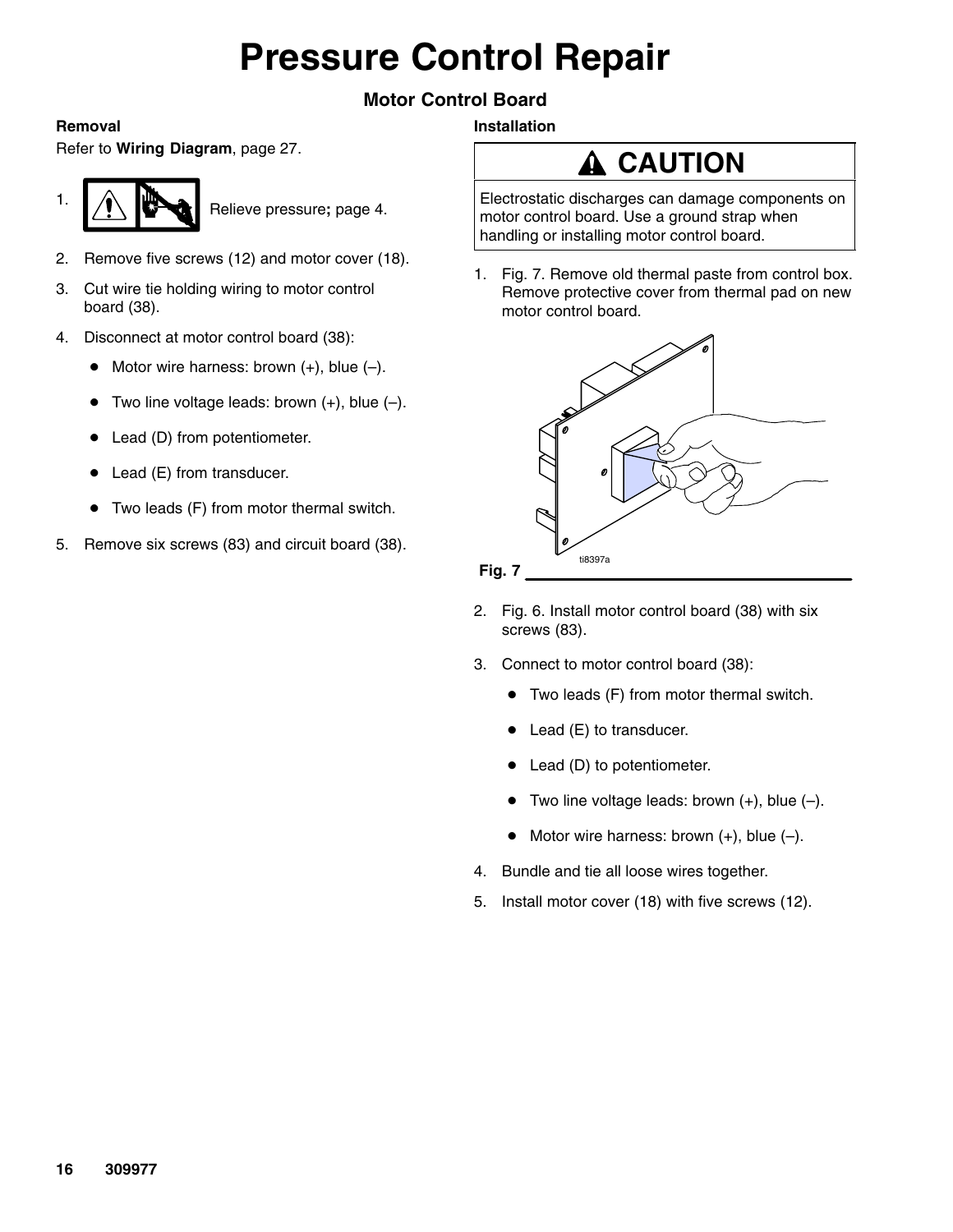## **Pressure Control Repair**

#### **Pressure Control Transducer**

#### **Removal**

Refer to **Wiring Diagram**, page 27.



1.  $\left| \bigwedge \right|$  Relieve pressure; page 4.

- 2. Remove five screws (12) and motor cover (18).
- 3. Disconnect lead (E) from motor control board (38).
- 4. Remove strain relief (49) from circuit board bracket (21). Thread transducer connector through bracket.
- 5. Remove pressure control transducer (43) and packing o-ring (89) from pump housing (202).

#### **Installation**

- 1. Install packing o-ring (89) and pressure control transducer (43) in pump housing (202). Torque to 30–35 ft-lb.
- 2. Thread transducer connector through circuit board bracket (21). Install strain relief (49) in circuit board bracket.
- 3. Connect lead (E) to motor control board (38).
- 4. Install motor cover (18) with five screws (12).

#### **Pressure Adjust Potentiometer**

#### **Removal**

Refer to **Wiring Diagram**, page 27.



- 2. Remove five screws (12) and motor cover (18).
- 3. Disconnect potentiometer lead (47) from motor control board (38).
- 4. Remove potentiometer knob (16), gasket (88) and pressure adjust potentiometer (47).

#### **Installation**

- 1. Install pressure adjust potentiometer (47), gasket (88) and potentiometer knob (16).
	- a. Turn potentiometer fully clockwise.
	- b. Install knob at full clockwise position.
- 2. Connect potentiometer lead (47) to motor control board (38).
- 3. Install motor cover (18) with five screws (12).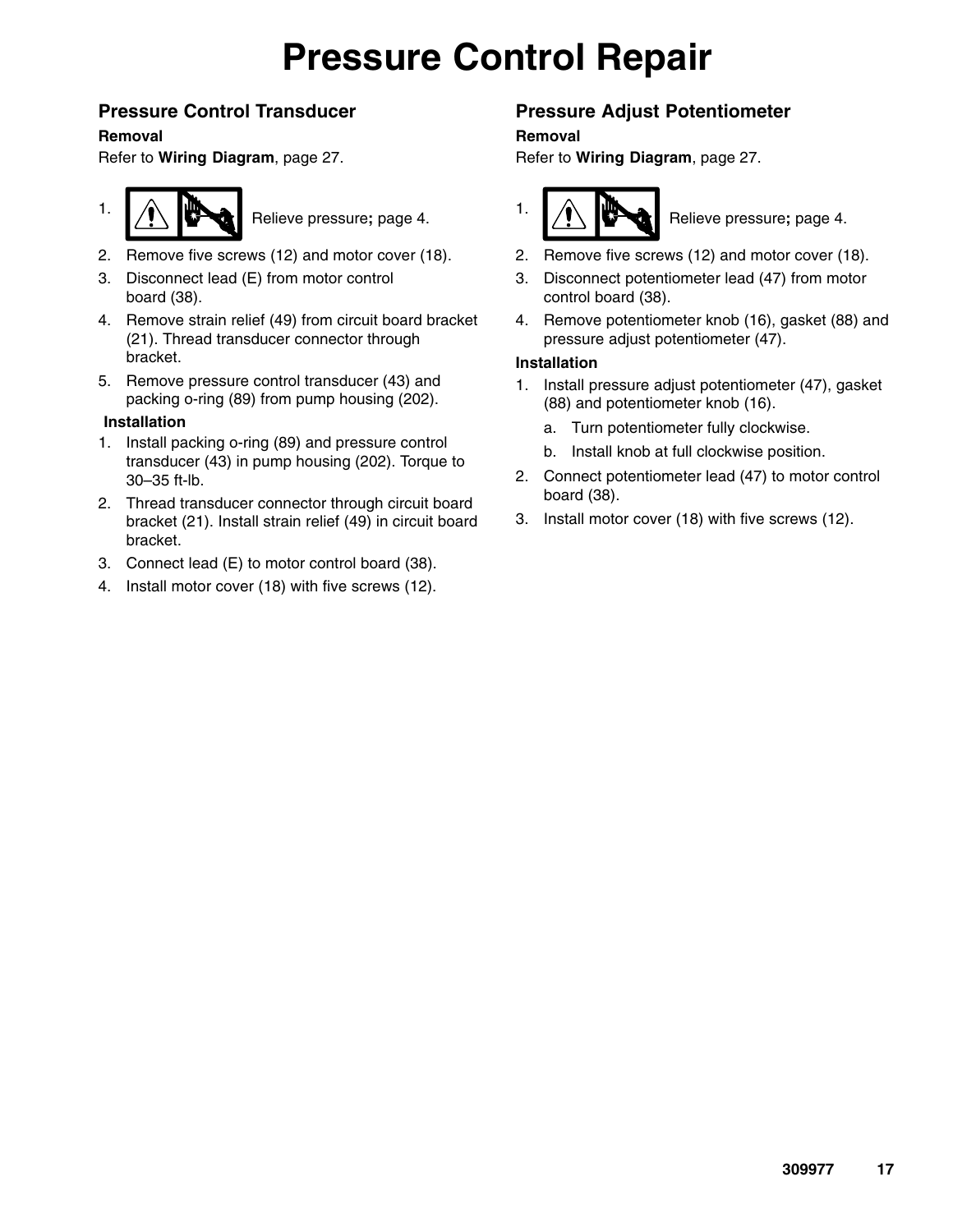# **Pump Repair**

#### **Removal**



- 2. Perform **Storage More than 24 hours** procedure in Operation Manual 309973, 309974 or 309975.
- 3. Fig. 8. Loosen clamp rod (20).



#### **Fig. 8**

- 4. Release hopper quick-release clamp (28).
- 5. Disconnect pump module (A) from frame (35).
- 6. Remove five screws (12 ) and motor cover (18).
- 7. Fig. 10. Disconnect transducer connector (B) from control board (38). Pull strain relief from bracket. Thread transducer connector through bracket.
- 8. Fig. 9. Slowly rotate fan blade on back of motor until connecting rod (45) near bottom of stroke.



#### **Fig. 9**

- 9. Pry retaining spring (76) up on connecting rod (45). Push pin (75) out with a screwdriver.
- 10. Fig. 10. Loosen retaining nut (27).



11. Fig. 11. Unscrew pump (31) from bearing housing (34).



#### **Repair**

See page 19 for pump repair instructions.

#### **Installation**

- 1. Fig. 17. Push piston rod (203) out of pump (31) 50 to 75 mm (2 to 3 inches).
- 2. Fig. 11. Screw retaining nut (27) onto pump until it stops. Screw pump (31) into bearing housing (34) until pump stops. Unscrew pump until pump outlet is  $13^\circ$  from horizontal, but no more than one turn.

### **WARNING**



**MOVING PARTS HAZARD** If pin works loose, parts could break off due to force of pumping action. Parts

could project through the air and result in serious injury or property damage. Make sure pin and retaining spring are properly installed.

- 3. Tighten retaining nut (27).
- 4. Push pin (75) in with a screwdriver. Push retaining spring (76) down on connecting rod (45).
- 5. Fig. 10. Connect transducer connector (B) to motor control board (38).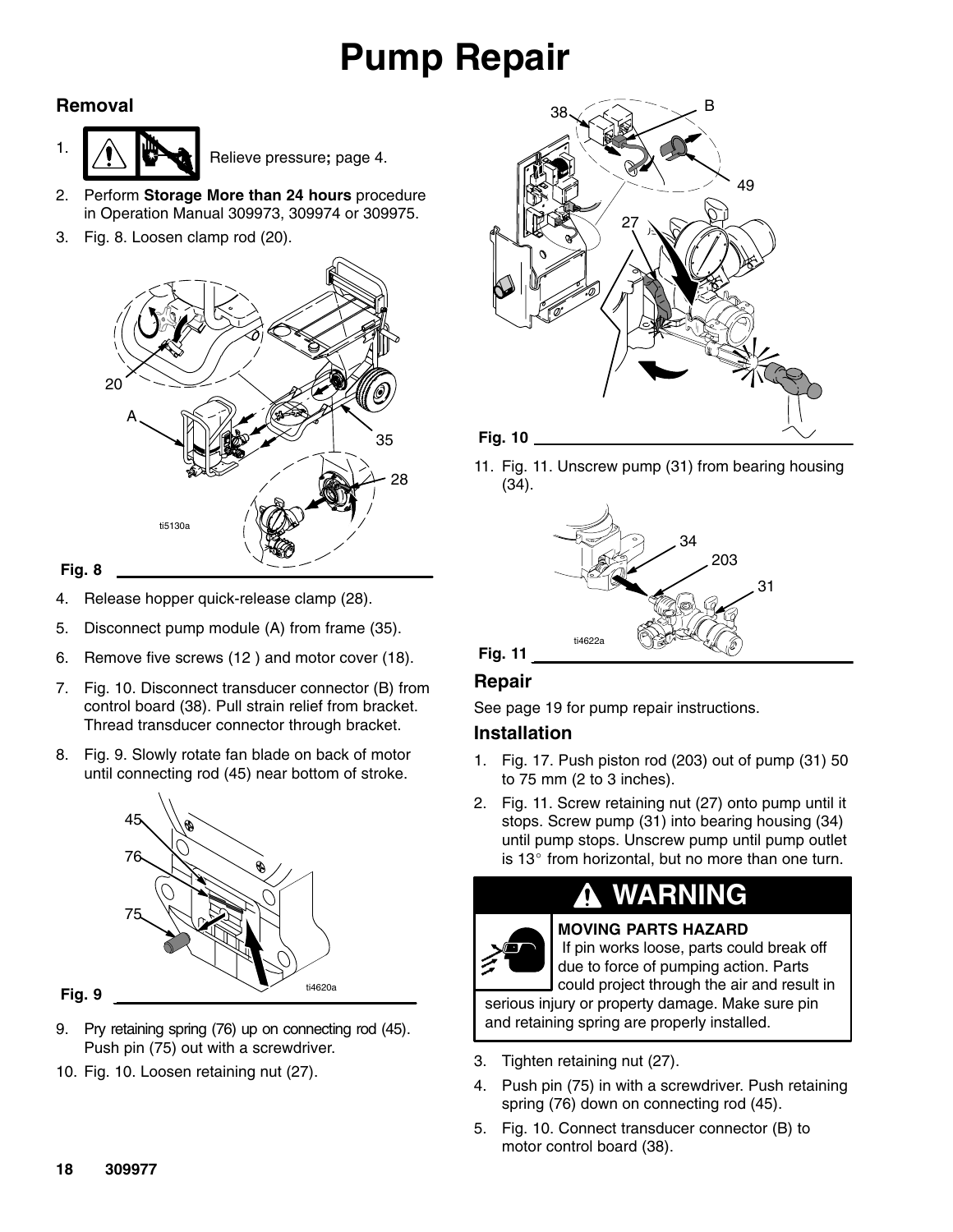# **Pump Repair**

#### **Disassemble Pump**

**TIP:** It may be easier to leave the pump connected to the connecting rod and bearing housing if the only assemblies to be cleaned and inspected is the intake housing or piston valve.

1. **All Relieve pressure; page 4.** 

- 2. See **Pump Repair, Removal** on page 18 to remove pump.
- 3. Fig. 13. Remove clamp (209) and intake housing (204).



4. Remove clamp (209) and pump cylinder (201).



5. Fig. 14. Remove packing nut (216). Push piston rod (203) from outlet housing (202).



6. Place end of piston rod in vise and remove piston valve (217). Remove piston seal (222).



7. Inspect all part for nicks and scratches. Replace worn or damaged parts as they may result in poor pump performance.

#### **Repair Kit**

Piston Seal Repair Kit 248530 is available. Replace all parts in kit for best results.

Parts included in kit are marked with an asterisk in text and drawings. For example, 208\*.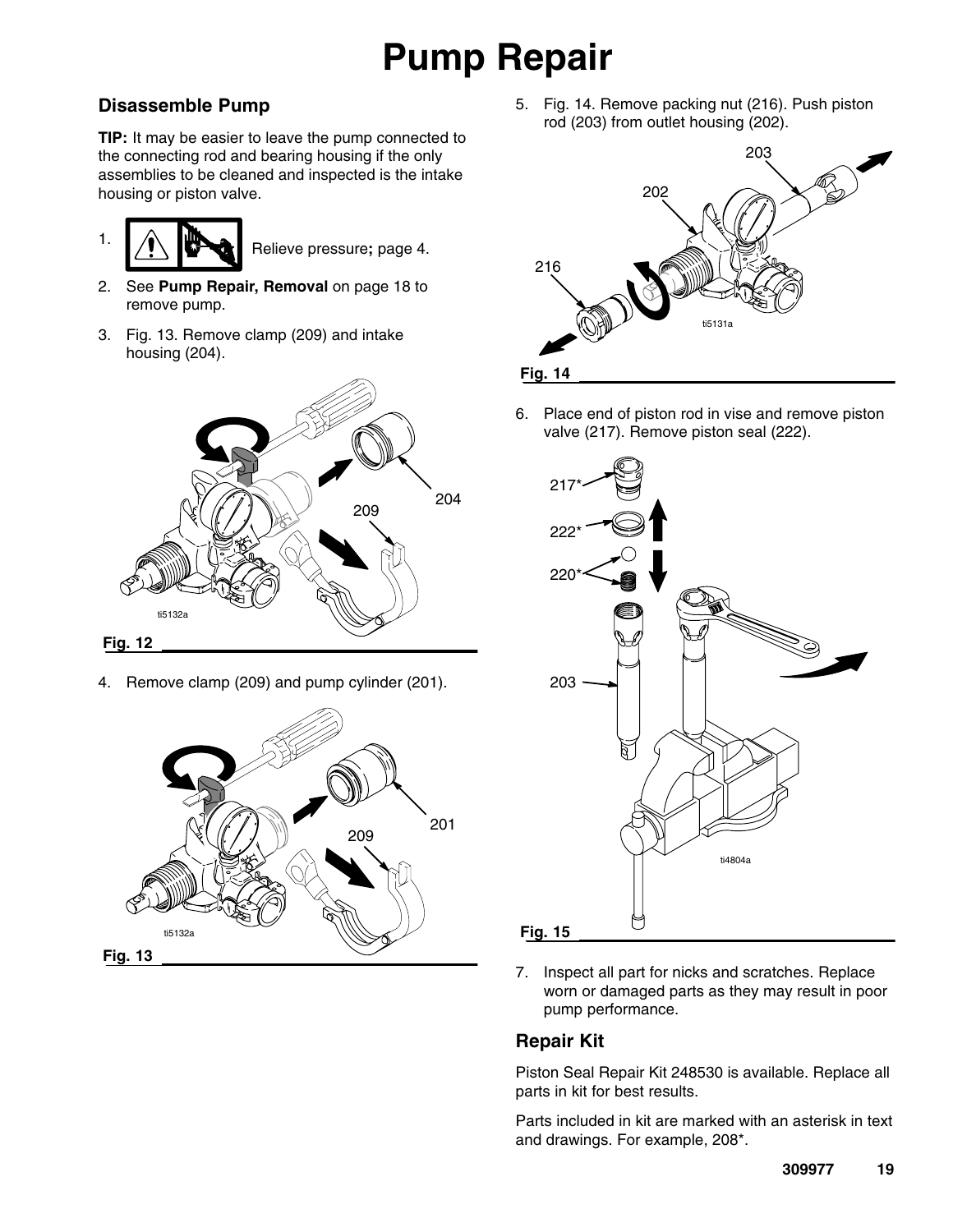#### **Assemble Pump**

1. Fig. 16. Place end of piston rod (203) in vise. Install new piston seal (222). Torque piston valve<br>to 27 ft-lb (36.6 N·m). to 27 ft-lb (36.6 N·m).





2. Fig. 17. Install packing nut (216). Hand tighten and then tap with screw driver. Push piston rod (203) into outlet housing (202) and extending 50 – 75 mm out of outlet housing.



3. Install clamp (209) on pump cylinder (201). Install clamp (209) on pump cylinde<mark>r</mark><br>Torque clamp to 25 in-lb (2.82 N·m).



4. Install clamp (209) on intake housing (204). Torque clamp to 25 in-lb.



5. See **Pump Repair, Installation** on page 18 to install pump.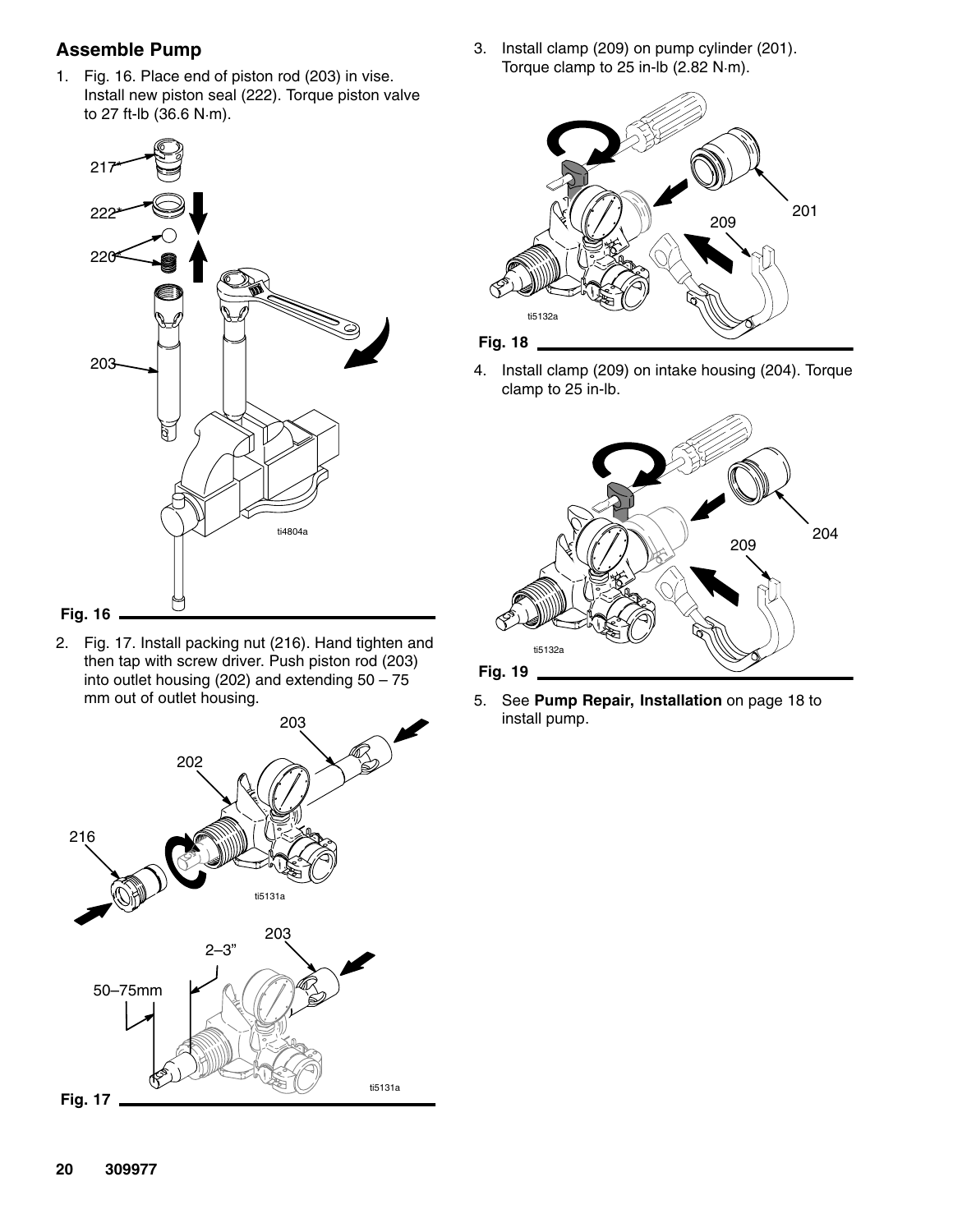# **Bearing Housing & Connecting Rod**

#### **Removal**

- 1.  $\left| \bigwedge \right|$  Relieve pressure; page 4.
- 2. Fig. 20. Do **Pump Repair, Removal**, page 18.
- 3. Tip motor/drive housing assembly horizontal. Remove four screws (90), washers (71) and gear housing base (25).
- 4. Remove four screws (7) and lockwashers (6) from bearing housing (34).
- 5. Pull connecting rod assembly (45) and lightly tap lower rear of bearing housing (34) with a plastic mallet to loosen it from drive housing (37). Pull bearing housing and connecting rod assembly off drive housing.
- 6. Inspect crank (A) for excessive wear and replace drive housing, if necessary, page 22.

#### **Installation**

- 1. Evenly lubricate inside of bronze bearing (E) in bearing housing (34) with high-quality motor oil. Liberally pack top roller bearing (B), lower bearing (C) inside connecting rod assembly (45) with bearing grease.
- 2. Assemble connecting rod (45) and bearing housing (34).
- 3. Clean mating surfaces of bearing housing (34) and drive housing (37).

### $\hat{\mathbf{A}}$  CAUTION

Do not use bearing housing screws (7) to align or seat bearing housing with drive housing. Align these parts with locating pins (D), to avoid premature bearing wear.

- 4. Align connecting rod with crank (A) and carefully align locating pins (D) in drive housing (37) with holes in bearing housing (34). Push bearing housing onto drive housing or tap it into place with a plastic mallet.
- 5. Install four screws (7) and lockwashers (6) on bearing housing (34). Torque screws evenly to 25 ft-lb (34 N.m).
- 6. Tip motor/drive housing assembly horizontal. Install gear housing base (25) with four washers (71) and screws (90).
- 7. Do **Pump Repair**, **Installation**, page 18.

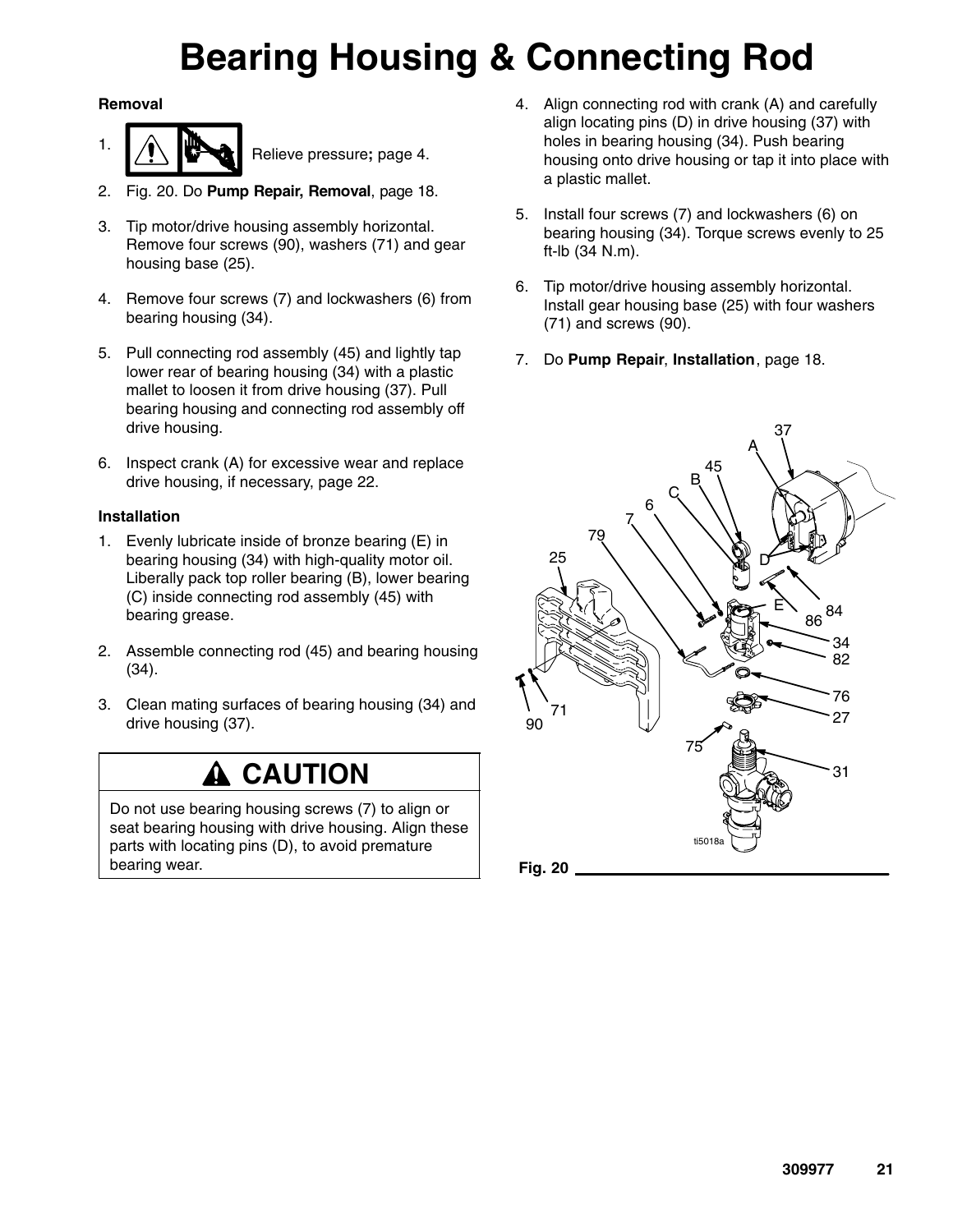# **Drive Housing**

#### **Removal**



- 2. Fig. 5. Remove pump module (A).
	- a. Loosen clamp rod (20).
	- b. Release hopper quick-release clamp (28).
	- c. Disconnect pump module (A) from frame (35).
- 3. Fig. 6. Remove five screws (12 ) and motor cover (18).
- 4. Fig. 21. Lay pump module horizontal. Remove four screws (90) and washers (71) and gear housing base (25).
- 5. Remove two screws (86) and washers (84) from front of drive housing.
- 6. Disconnect transducer lead (E) from control board (38). Pull strain relief bushing (49) from circuit board bracket (21). Thread transducer connector through circuit board bracket.
- 7. Remove bearing housing and pump assembly:
	- a. Remove four screws (7) and lock washers (6) from bearing housing (34).
	- b. Pull connecting rod assembly (45) and lightly tap lower rear of bearing housing with a plastic mallet to loosen bearing housing from drive housing (37). Pull bearing housing and pump assemblies from drive housing.
	- c. Inspect crank (G) for excessive wear and replace drive housing, if necessary.
- 8. Return motor and drive housing assembly to vertical position.
- 9. Remove two screws (12) and circuit board bracket (21) from from drive housing (37).
- 10. Remove four screws (85) and washers (84).

### **A CAUTION**

Do not drop combination gear (29) and thrust washers (10,11,14) when removing drive housing (37). Combination gear and thrust washers may stay engaged in motor front end bell or drive housing.

- 11. Lightly tap around drive housing (37) to loosen from motor (33). Pull drive housing straight off motor. Be prepared to support combination gear (29) and thrust washers (10,11,14) which may also come out.
- 12. Remove combination gear (29) and thrust washers (10,11,14) that do not come out.

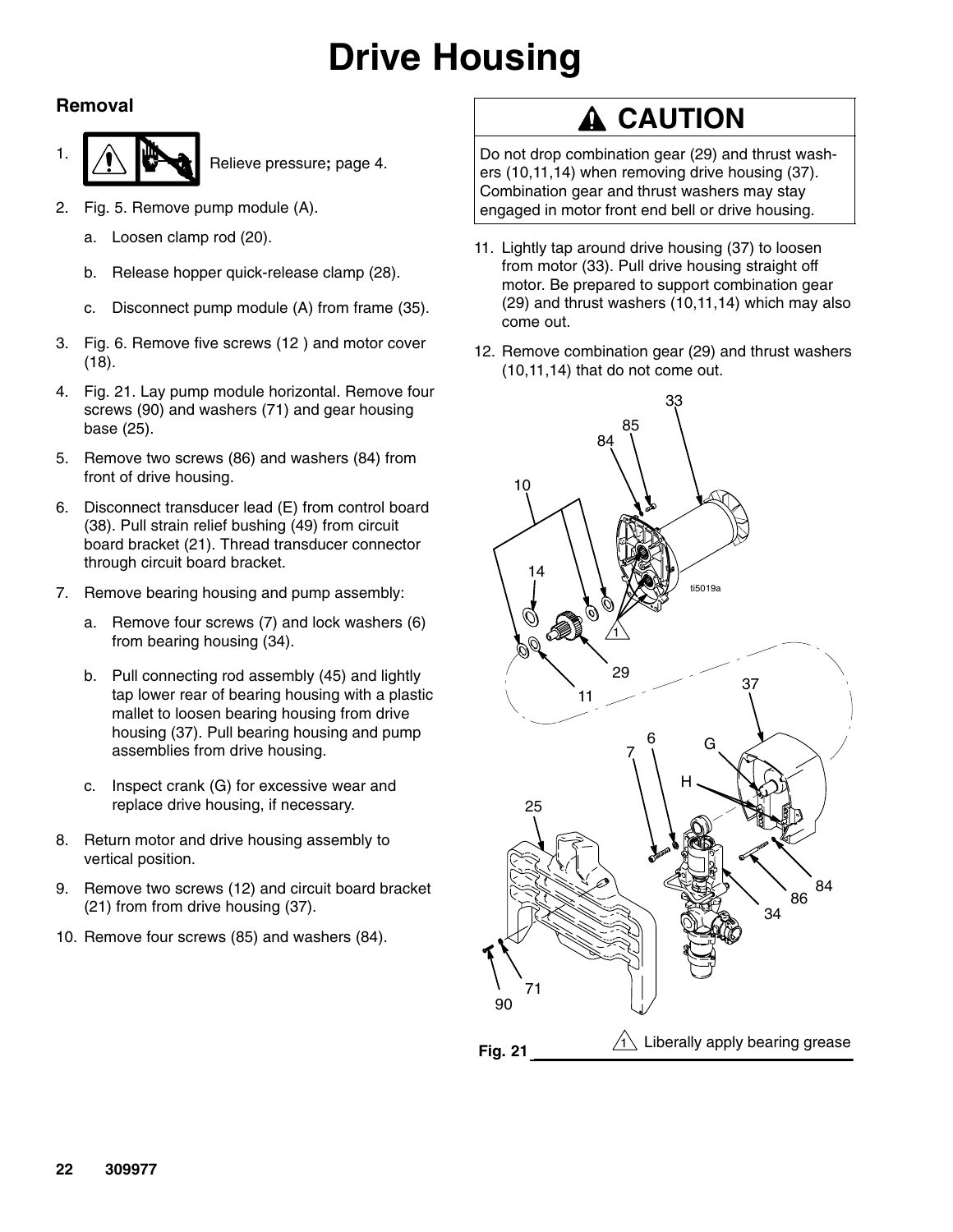# **Drive Housing**

#### **Installation**

- 1. Fig. 21. Install thrust washers (10,11,14) on combination gear (29). Install combination gear in drive housing (37).
- 2. Liberally apply bearing grease (supplied with combination gear) to all gear teeth and to drive housing areas called out by note 1.

### **A** CAUTION

When installing motor, carefully align gears to avoid damaging mating parts.

- 3. Align gears and push new drive housing straight onto motor (33).
- 4. Install four screws (85) and washers (84).
- 5. Install circuit board bracket (21) on drive housing (37) with two screws (12).

### **A CAUTION**

Do not use bearing housing screws (7) to align or seat bearing housing with drive housing. Align these parts with locating pins (H), to avoid premature bearing wear.

6. Install bearing housing and pump assembly:

- a. Align connecting rod with crank (G) and carefully align locating pins (H) in drive housing (37) with holes in bearing housing (34).
- b. Push bearing housing and pump assemblies onto drive housing. Push connecting rod assembly (45) and lightly tap lower front of bearing housing with a plastic mallet to seat bearing housing to drive housing (37).
- c. Install bearing housing (34) with four screws (7) and lock washers (6).
- 7. Thread transducer connector through circuit board bracket. Push strain relief bushing (49) into circuit board bracket (21). Connect transducer lead (E) to control board (38).
- 8. Install two screws (86) and washers (84) into front of drive housing.
- 9. Fig. 21. Lay pump module horizontal. Install gear housing base (25) with four washers (71) and screws (90).
- 10. Fig. 6. Install motor cover (18) with five screws (12 ).
- 11. Fig. 5. Install pump module (A).
	- a. Connect pump module (A) onto frame (35).
	- b. Secure hopper quick-release clamp (28).
	- c. Tighten clamp rod (20).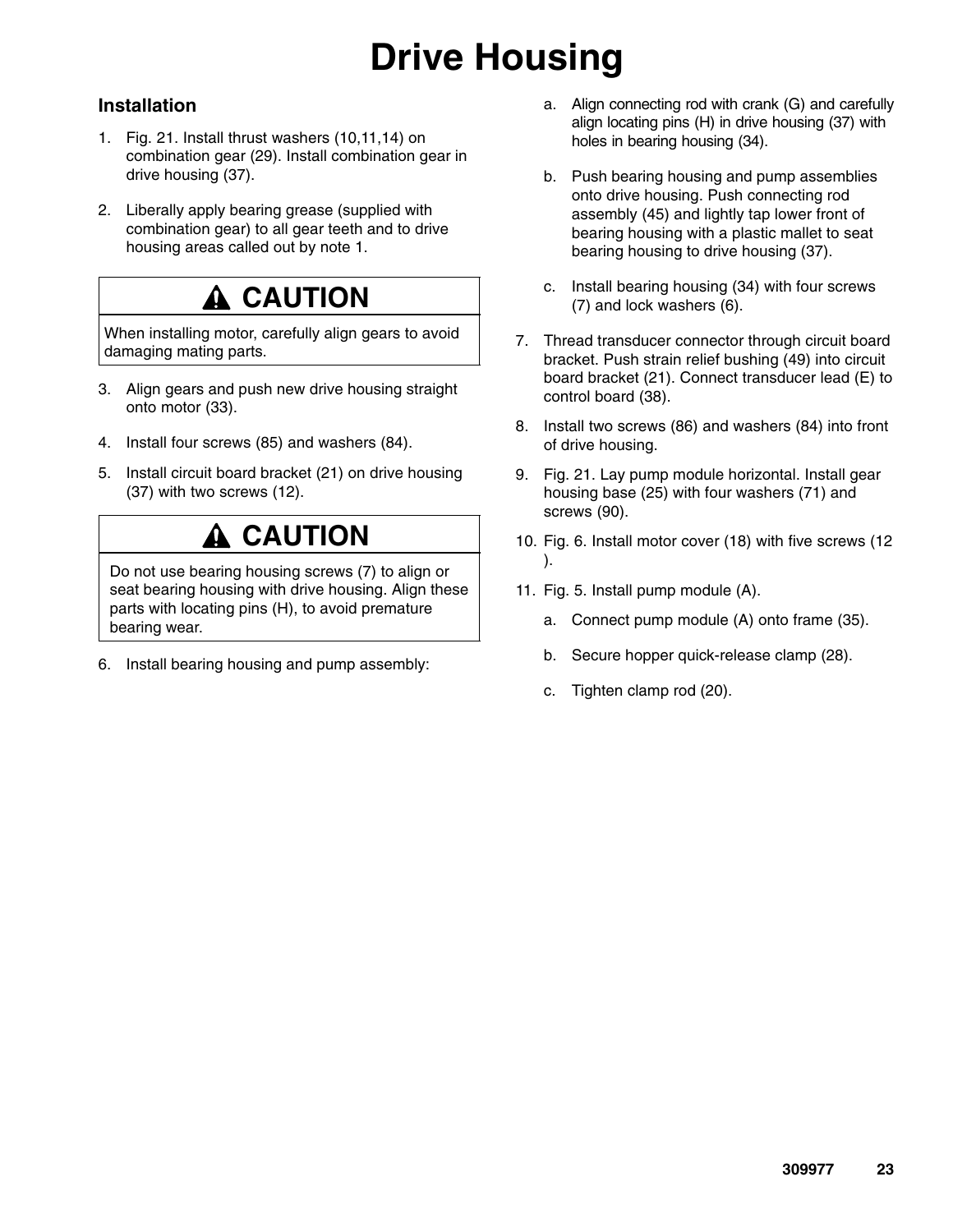## **Parts Drawing**

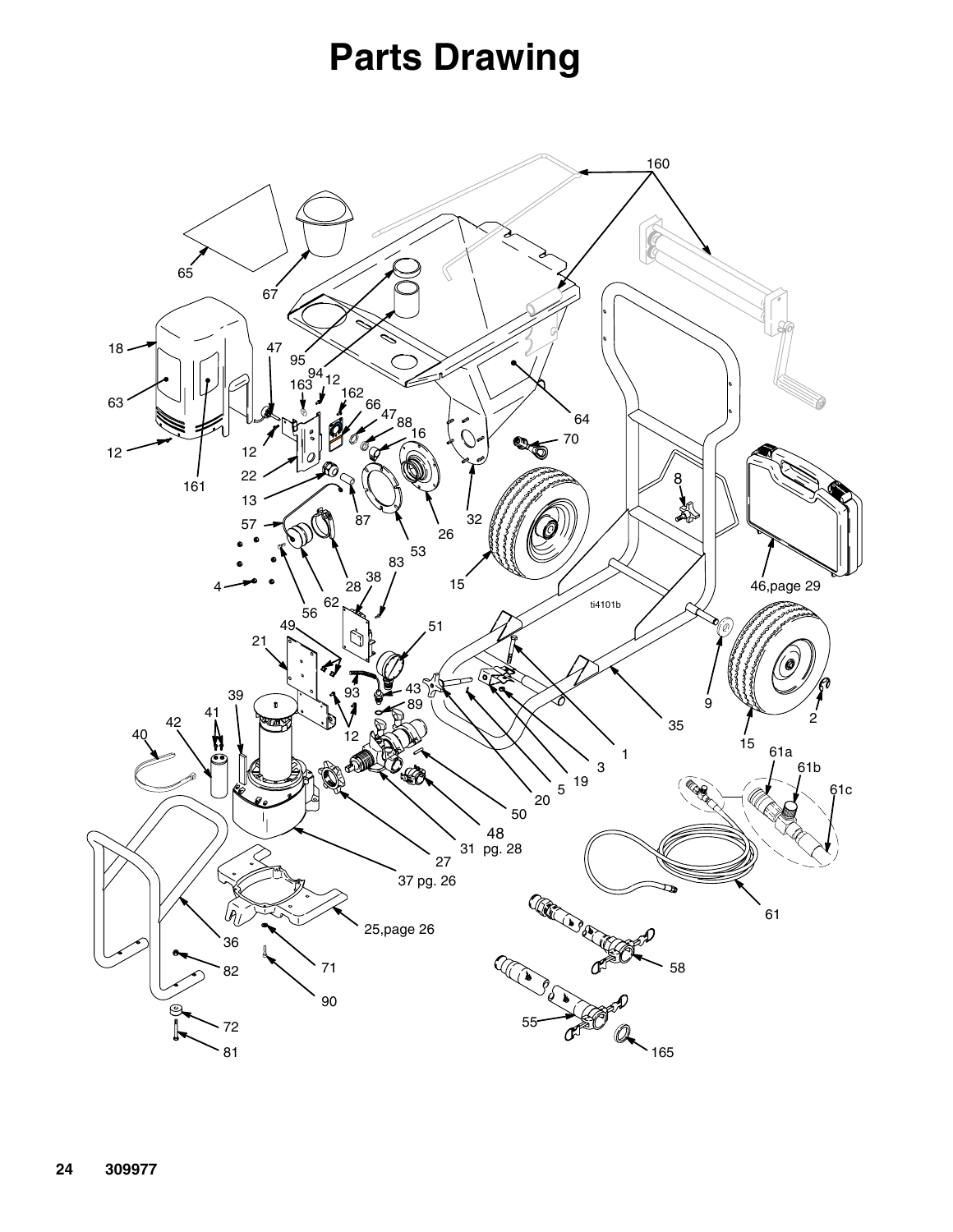## **Parts List**

#### **Models 248195, 248269, 249075; Series A**

| Ref                     |          |                                   |                         | Ref                |                         |                                                     |                         |
|-------------------------|----------|-----------------------------------|-------------------------|--------------------|-------------------------|-----------------------------------------------------|-------------------------|
| No.                     | Part No. | <b>Description</b>                | Qty                     | No.                | Part No.                | <b>Description</b>                                  | Qty                     |
| 1                       | 100004   | SCREW, cap, hex hd                | $\mathbf{1}$            | 53                 | 15D151                  | RING, retainer, hopper                              | $\mathbf{1}$            |
| $\overline{\mathbf{c}}$ | 101242   | RING, retaining, ext.             | $\overline{c}$          | $*55$              | 248519                  | HOSE, fluid 25 mm x 5 m                             | 1                       |
| 3                       | 101566   | NUT, lock                         | 1                       |                    |                         | (includes 165)                                      |                         |
| 4                       | 102040   | NUT, lock, hex                    | 6                       | 56                 | 100333                  | SCREW, cap, hex hd                                  | 1                       |
| 5                       | 104430   | PIN, cotter                       | 1                       | 57                 | 118751                  | TIE, lanyard                                        | 1                       |
| 8                       | 111145   | KNOB, pronged                     | 1                       | $*58$              | 248520                  | HOSE, fluid, 19 mm x 3 m cpld                       | 1                       |
| 9                       | 111841   | WASHER, plain, 5/8                | $\overline{c}$          |                    |                         | (includes 165)                                      |                         |
| 12 <sub>PM</sub>        | 115492   | SCREW, mch, slot hex wash hd      | 9                       | 61                 | 248557                  | KIT, replacement, hose                              | 1                       |
| 13 рм                   | 116171   | <b>BUSHING, strain relief</b>     | 1                       |                    |                         | includes 61a, 61b, 61c                              |                         |
| 15                      | 116478   | WHEEL, pneumatic                  | $\overline{c}$          | 61a                | 114558                  | COUPLER, line, air                                  | 1                       |
| 16 рм                   | 116167   | KNOB, potentiometer               | $\mathbf{1}$            | 61b                | 112779                  | VALVE, needle                                       | 1                       |
| 18Рм                    | 15C730   | COVER, motor                      | 1                       | 61c                | 15C899                  | HOSE, cpld, air, 9,5 mm x 15m                       | 1                       |
| 19                      | 15C797   | <b>BRACKET, swivel</b>            | 1                       | 62                 | 15D306                  | PLUG, adapter, hopper, texture                      | 1                       |
| 20                      | 15C799   | ROD, clamp                        | 1                       | 63 рм              | 15D896                  | LABEL, TMAX, pump                                   | 1                       |
| 21 <sub>PM</sub>        | 15D308   | BRACKET, circuit board            | 1                       | 64                 | 15D895                  | LABEL, TMAX, left                                   | 1                       |
| 22 <sub>PM</sub>        | 15D309   | <b>BRACKET, control</b>           | 1                       | 65                 | 15D894                  | LABEL, TMAX, right                                  | 1                       |
| 26                      | 15D865   | ADAPTER, pump, hopper             | 1                       | <b>66рм</b>        | 15D898                  | LABEL, TMAX, pump                                   | 1                       |
| 27 <sub>PM</sub>        | 193031   | NUT, retaining                    | $\mathbf{1}$            | 67                 | 551390                  | SIGHTGLASS, beaker, grad                            | 1                       |
| 28                      | 234188   | CLAMP, quick release              |                         | 70                 | 119347                  | PLUG, hopper, texture                               | 1                       |
| 31 рм                   | 248764   | PUMP, displacement, texture       | $\mathbf{1}$            | 71PM               | 100020                  | WASHER, lock                                        | $\overline{\mathbf{4}}$ |
| 32                      | 248256   | HOPPER, weldment                  | 1                       | $72$ <sub>PM</sub> | 113817                  | <b>BUMPER</b>                                       | 4                       |
| 35                      | 287273   | FRAME, weldment                   | 1                       | 81 рм              | 119365                  | SCREW, cap, hex head                                | $\overline{4}$          |
| 36 рм                   | 287317   | FRAME, pump                       | $\mathbf{1}$            | 82PM               | 111040                  | NUT, lock                                           | 6                       |
| 37 рм                   | 287319   | HOUSING, drive                    | 1                       | <b>83PM</b>        | 111839                  | SCREW, mach, pn hd, sems                            | 6                       |
| 38 рм                   | 248760   | KIT, repair, board, control, 240V | 1                       | 87 <sub>PM</sub>   | 116307                  | HOSE, strain relief                                 | 1                       |
|                         | 249475   | KIT, repair, board, control, 110V | $\mathbf{1}$            | <b>88PM</b>        | 15C973                  | <b>GASKET</b>                                       | 1                       |
| З9рм                    | 115711   | TAPE, foam, 1/2 in. wide          | $\mathbf{1}$            | <b>89PM</b>        | 111457                  | O-RING                                              | 1                       |
| 40рм                    | 116028   | TIE, wire                         | 1                       | 90рм               | 101888                  | SCREW, cap, sch                                     | 4                       |
| 41 <sub>PM</sub>        | 115762   | SCREW, plastic head               | $\overline{2}$          | 93 рм              | 198586                  | CONDUIT, corrugated                                 | 1                       |
| 42 <sub>PM</sub>        |          | KIT, repair, capacitor            |                         | 94                 | 119293                  | JAR, 6 0z                                           | 1                       |
|                         |          | includes 39, 40, 41               |                         | 95                 | 119316                  | LID, 60z                                            | 1                       |
|                         | 248765   | Models 248195, 248269             | 1                       | 160                |                         | ACCESSORY, Bag Roller, not included                 |                         |
|                         | 243415   | Model 249075                      | 1                       |                    |                         | See Manual 309976                                   |                         |
| 43рм                    | 246320   | <b>TRANSDUCER, pressure</b>       | 1                       | 161рм              | 15D939                  | LABEL, safety                                       | 1                       |
| 44                      | 290340   | LABEL, designation, artwork, CE   | 1                       | 162 рм             | 111593                  | SCREW, grounding                                    | $\mathbf{1}$            |
| 46                      | 248405   | TOOL BOX, applicator              | 1                       | 163рм              | 186620                  | LABEL, symbol, ground                               | 1                       |
| 47 рм                   | 256219   | POTENTIOMETER, assembly           | $\mathbf{1}$            | 164                | 119390                  | TOOL, scraper (not shown)                           | 1                       |
| *48рм                   | 118506   | COUPLER, male, 1 in. npt          | $\mathbf{1}$            | 165                | 15G352                  | GASKET, Coupler, T-Max                              | 1                       |
|                         |          | (includes165)                     |                         | PM                 |                         | Included in pump module kits 248634, 248651, 249519 |                         |
| 49рм                    | 114678   | BUSHING, strain relief            | $\overline{\mathbf{c}}$ |                    | * Includes 165 (15G352) |                                                     |                         |
| 50рм                    | 119284   | PIN, straight, slotted            | $\mathbf{1}$            |                    |                         |                                                     |                         |
| 51 рм                   | 248391   | GAUGE, pressure, pump, texture    | $\mathbf{1}$            |                    |                         |                                                     |                         |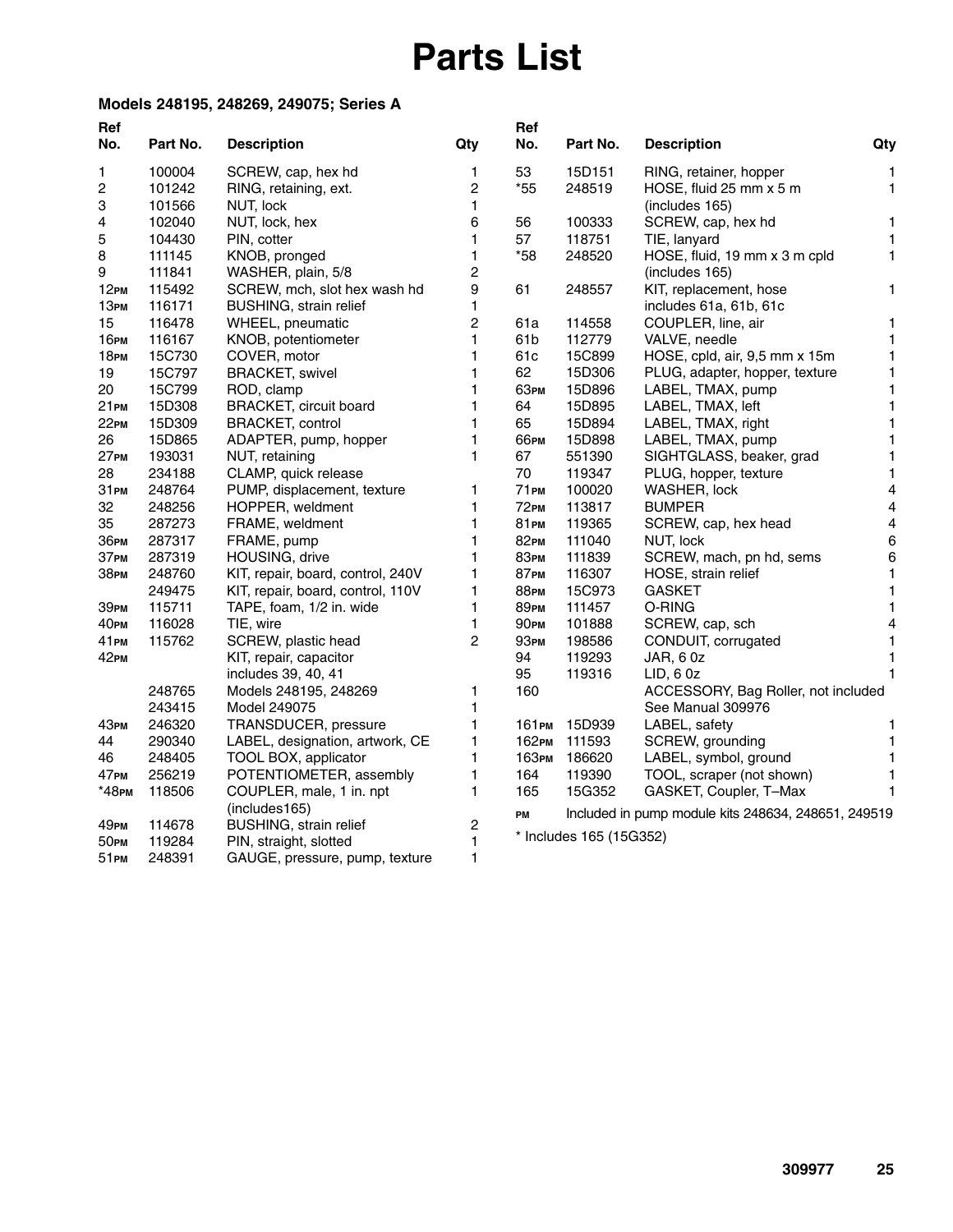## **Parts Drawing**

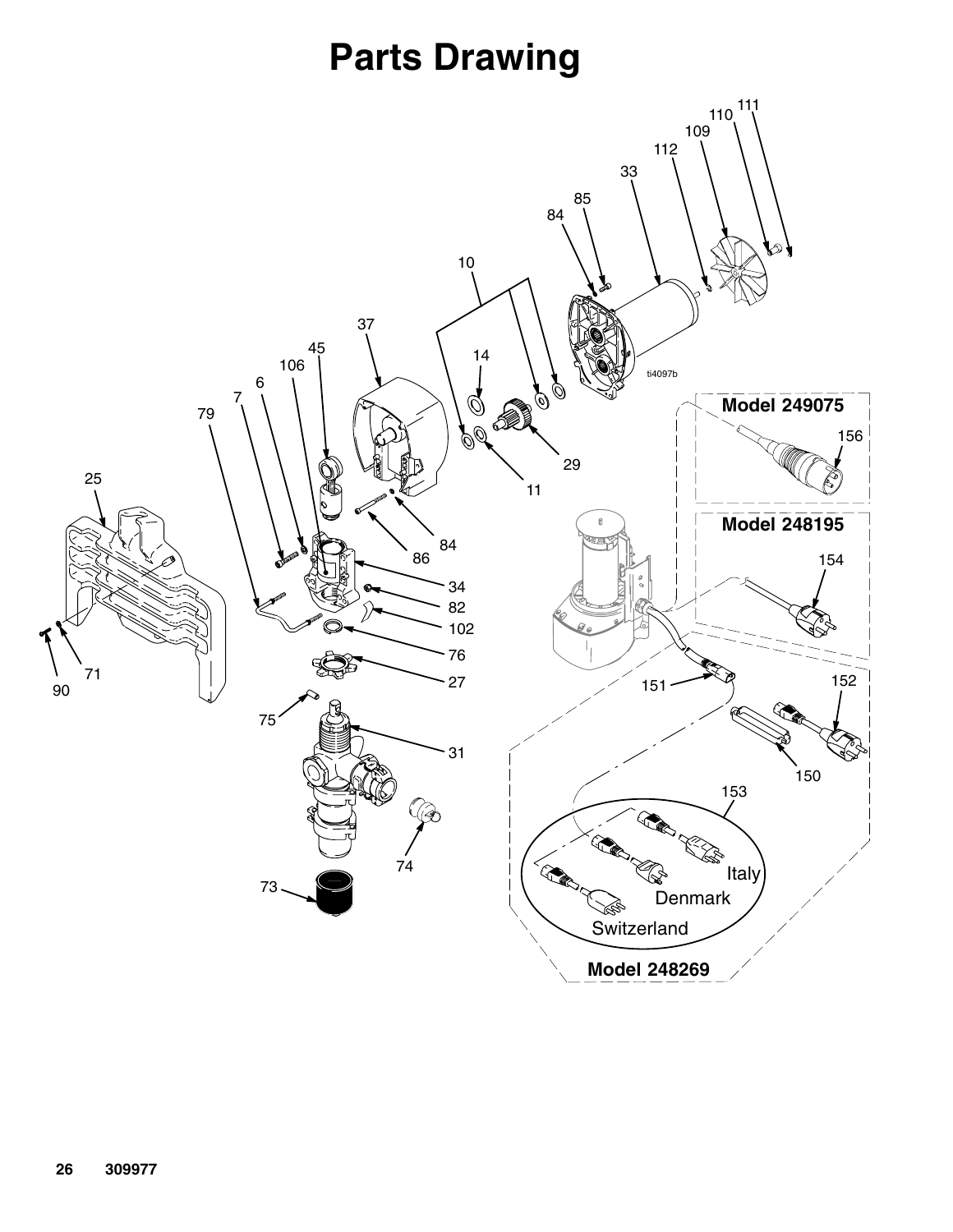## **Parts List**

#### **Models 248195, 248269, 249075; Series A**

| Ref              |          |                                            |     | Ref         |          |                                                        |     |
|------------------|----------|--------------------------------------------|-----|-------------|----------|--------------------------------------------------------|-----|
| No.              | Part No. | <b>Description</b>                         | Qty | No.         | Part No. | <b>Description</b>                                     | Qty |
| 6рм              | 106115   | WASHER, lock spring (hi-collar)            | 4   | <b>85рм</b> | 100644   | SCREW, cap, sch                                        | 4   |
| 7 рм             | 107210   | SCREW, cap, socket hd                      | 4   | <b>86рм</b> | 107218   | SCREW, cap, sch                                        | 2   |
| 10 <sub>PM</sub> | 114672   | WASHER, thrust                             | 3   | <b>90рм</b> | 101888   | SCREW, cap, sch                                        |     |
| 11 рм            | 114699   | WASHER, thrust                             |     | 102 рм      | 192840   | LABEL, warning                                         |     |
| 14 рм            | 116191   | WASHER, thrust                             |     | 106рм       | 187436   | LABEL, torque                                          |     |
| 25рм             | 15D708   | BASE, gear housing                         |     | 109рм       | 118715   | FAN, motor                                             |     |
| 27 <sub>PM</sub> | 193031   | NUT, retaining                             |     | 110рм       | 15E287   | BUSHING, shaft, fan                                    |     |
| 29рм             | 243870   | GEAR, combination                          |     | 111 рм      | 103253   | SCREW, set, hex soc                                    |     |
| 31 рм            | 248764   | PUMP, displacement, texture                |     | 112 рм      | 113983   | RING, retaining, ext                                   |     |
| ЗЗРМ             | 248759   | KIT, repair, motor, 240V                   |     | $150*$      | 195551   | RETAINER, adapter, cord                                |     |
|                  | 249476   | KIT, repair, motor, 110V                   |     | $151*$      | 15E259   | Euro Multi cord                                        |     |
| 34 рм            | 248633   | HOUSING, bearing                           |     | $152*$      | 242001   | <b>CEE 7/7</b>                                         |     |
| 37 рм            | 248558   | HOUSING, drive                             |     | $153*$      | 287121   | Italy, Denmark, Switzerland                            |     |
| 45рм             | 241008   | KIT, repair, connecting rod, includes 76 1 |     | 154†        | 15E257   | <b>CEE 7/7</b>                                         |     |
| 71 рм            | 100020   | WASHER, lock                               | 4   | 155рм       | 15E271   | <b>HARNESS, wire</b>                                   |     |
| 73               | 118768   | CAP, pump                                  |     | 156‡        | 15F233   | UK                                                     |     |
| 74рм             | 119283   | ADAPTER, plug, dust                        |     |             |          | * Included in Model 248269 and pump module kit 248651  |     |
| 75 рм            | 176818   | <b>PIN</b>                                 |     |             |          |                                                        |     |
| 76рм             | 176817   | SPRING, retaining                          |     |             |          | t Included in Model 248195 and pump module kit 248634  |     |
| 79               | 15E107   | LEG, support, pump                         |     |             |          | ‡ Included in Model 249075 and pump module kit 249519  |     |
| 82               | 111040   | NUT, lock                                  | 6   |             |          | PM Included in pump module kits 248634, 248651, 249519 |     |

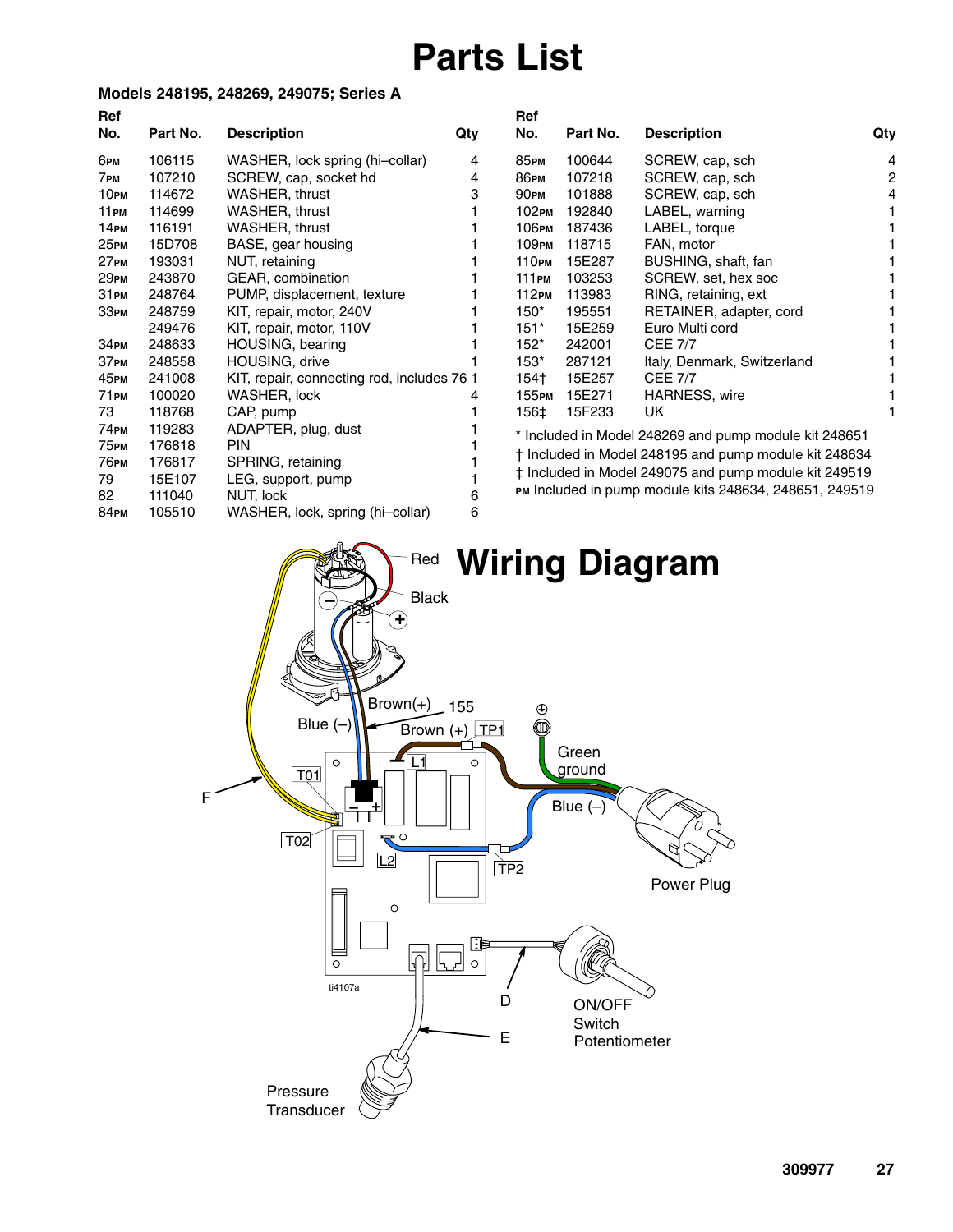## **Parts Drawing**

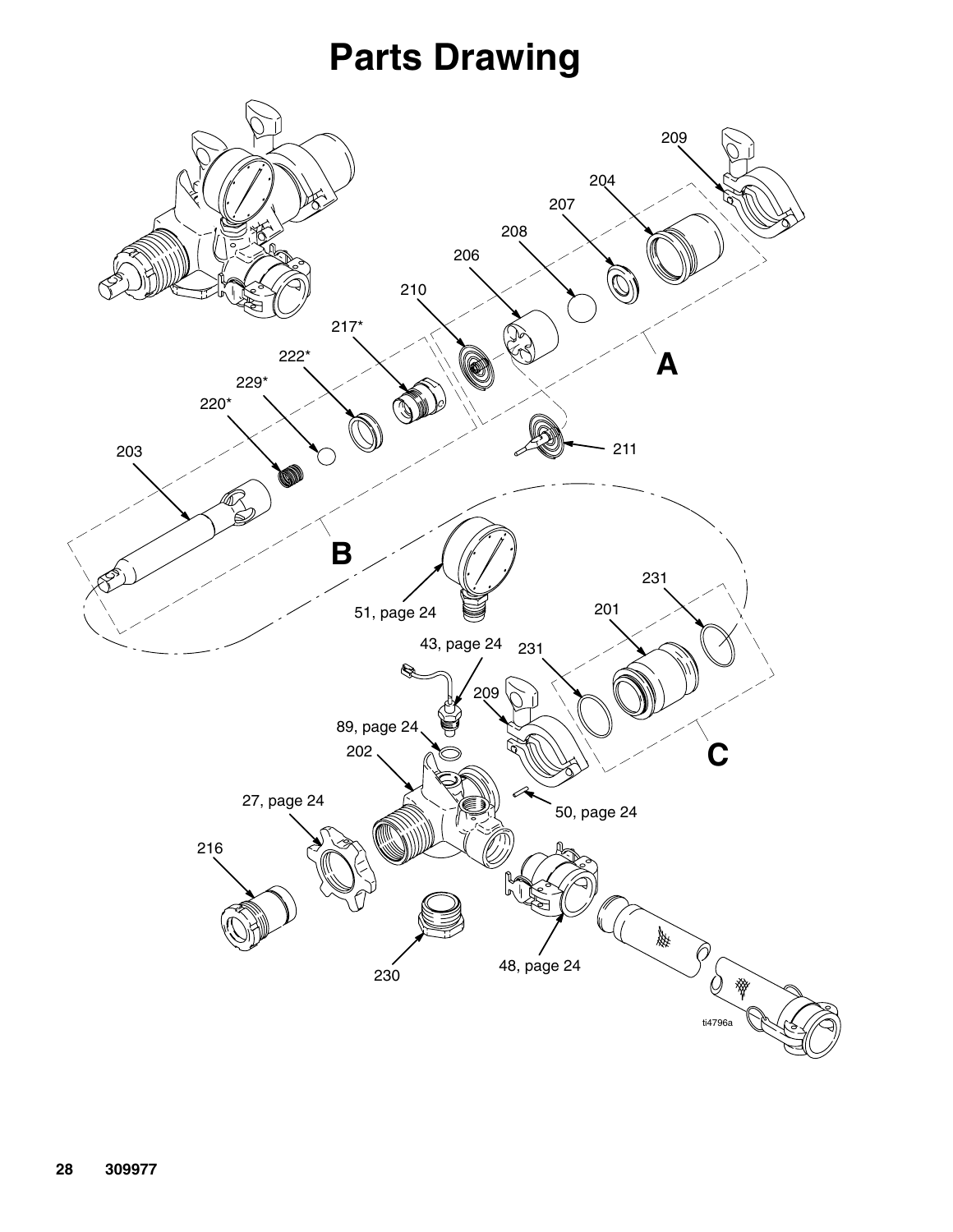## **Parts – Pump 248764**

#### **Model 248764, Series A**

| Ref |          |                              |      | Ref    |          |                                                     |                      |
|-----|----------|------------------------------|------|--------|----------|-----------------------------------------------------|----------------------|
| No. | Part No. | <b>Description</b>           | Qty. | No.    | Part No. | <b>Description</b>                                  | Qty.                 |
| 201 | 15D113   | CYLINDER, pump               |      | 216    | 248529   | KIT, repair, seal, throat                           |                      |
| 202 | 15D108   | HOUSING, outlet              |      | $217*$ | 248232   | VALVE, piston                                       |                      |
| 203 | 15D532   | ROD, piston                  |      | $220*$ | 101822   | BALL, bearing                                       |                      |
| 204 | 248769   | KIT, repair, housing, intake |      | $222*$ | 15D116   | SEAL, piston                                        |                      |
|     |          | includes PTFE o-ring         |      | 228    | 107098   | O-RING                                              |                      |
| 206 | 15D115   | GUIDE, ball                  |      | $229*$ | 501095   | SPRING, ball check                                  |                      |
| 207 | 193395   | SEAT, carbide                |      | 230    | 15D740   | PLUG, disc, rupture                                 |                      |
| 208 | 107167   | BALL, sst                    |      | 231    | 107563   | O-RING                                              | $\mathbf{2}^{\circ}$ |
| 209 | 118598   | <b>CLAMP</b>                 | 2    |        |          |                                                     |                      |
| 210 | 248162   | SPRING, intake ball          |      | *      |          | These parts are also included in Repair Kit 248530, |                      |
| 211 | 248304   | SPRING, intake ball, plunger |      |        |          | which may be purchased separately.                  |                      |

## **248405 Applicator Tool Box**



**Ref**

| No. | Part No. | <b>Description</b>                                             | Qtv. |
|-----|----------|----------------------------------------------------------------|------|
| 301 |          | Included with Applicator 248164<br>See Manual 309978 for parts |      |
| 94  | 119293   | JAR, 6 oz                                                      | 1    |
| 95  | 119316   | LID, 6 oz                                                      | 1    |
| 304 | 248515   | BALL, sponge, 30 mm                                            | 1    |
| 305 | M70613   | BRUSH, cleaning                                                | 1    |
| 306 | 248395   | TOOL, cleaning, applicator                                     | 1    |
| 307 | 248326   | <b>TOOL BOX, texture</b>                                       |      |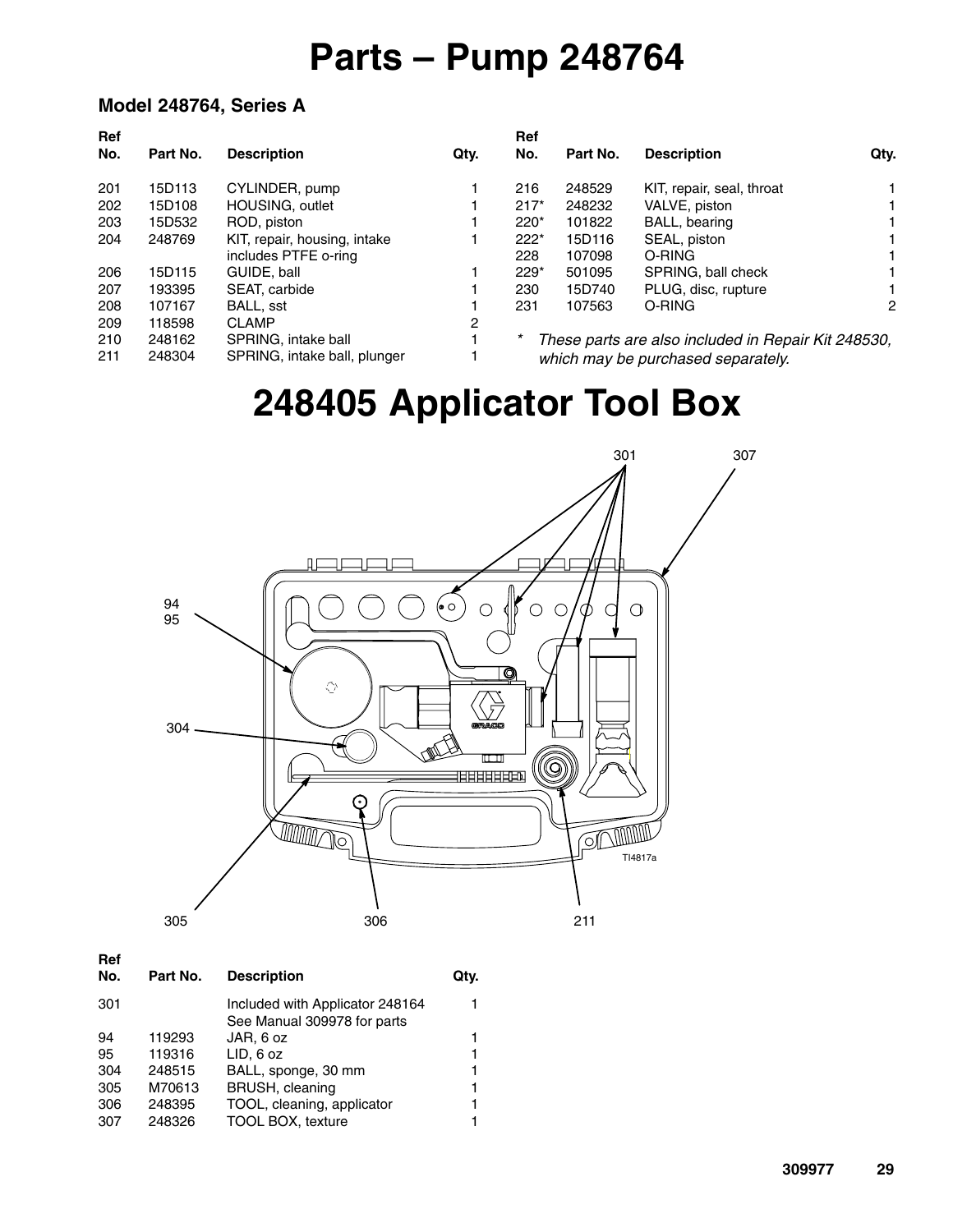| <b>Notes</b> |
|--------------|
|              |
|              |
|              |
|              |
|              |
|              |
|              |
|              |
|              |
|              |
|              |
|              |
|              |
|              |
|              |
|              |
|              |
|              |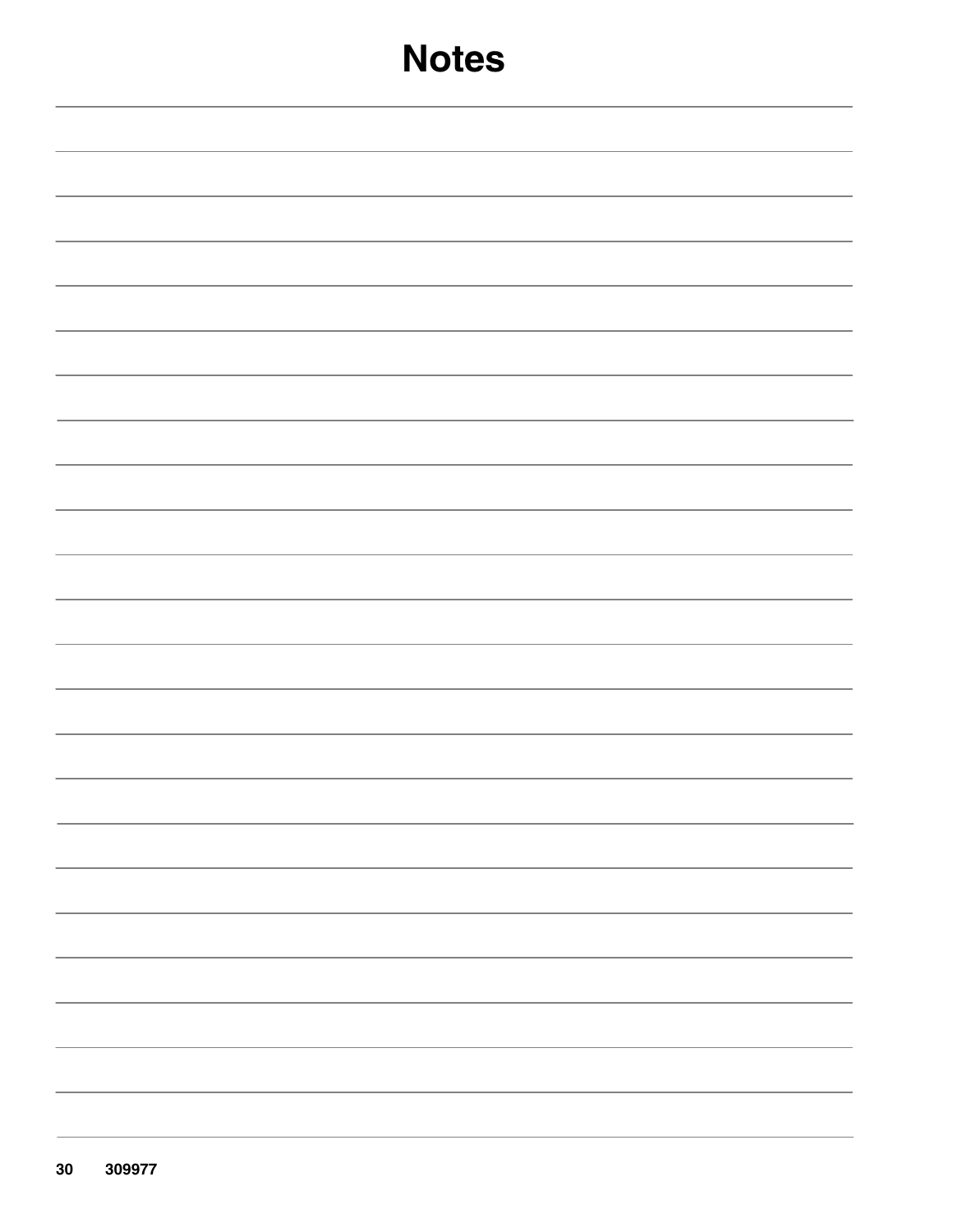## **Technical Data**

| Maximum air working pressure  250 psi               |                   |
|-----------------------------------------------------|-------------------|
|                                                     | (1.7 MPa, 17 bar) |
| Maximum fluid working pressure 580 psi              |                   |
|                                                     | (4.0 MPa, 40 bar) |
|                                                     |                   |
| Hopper capacity                                     |                   |
| Maximum  12 gallons (45 liters)                     |                   |
|                                                     |                   |
| Maximum delivery with texture material 1 to 1.5 gpm |                   |
|                                                     | (3.8 to 5.7 lpm)  |
| Fluid outlet size  1.0 in. (f) cam and groove       |                   |
|                                                     |                   |

| Dimensions                                                                             | Height  40 in. (1016 mm)                                                                                                                                                                                                                                                                                                                                    |
|----------------------------------------------------------------------------------------|-------------------------------------------------------------------------------------------------------------------------------------------------------------------------------------------------------------------------------------------------------------------------------------------------------------------------------------------------------------|
| Weight                                                                                 | Without hoses or applicator $\ldots \ldots \ldots$ 113 lb (51 kg)<br>With hoses and applicator  125 lb (57 kg)<br>Wetted parts  Buna-N, aluminum,<br>brass, polyethylene, neoprene,<br>stainless steel, chrome-plated<br>stainless steel, nickel-plated carbon steel,<br>fluoroelastomer, nickel-plated iron, inconel,<br>wool felt, tungsten carbide, PTFE |
| Sound data<br>Sprayer<br>* Measured while spraying at 1 m.<br>† Measured per ISO-3744. | Sound pressure level * 79 dB(A)<br>Sound power level    87.5 dB(A)                                                                                                                                                                                                                                                                                          |
|                                                                                        | Applicator  Manual 309978                                                                                                                                                                                                                                                                                                                                   |